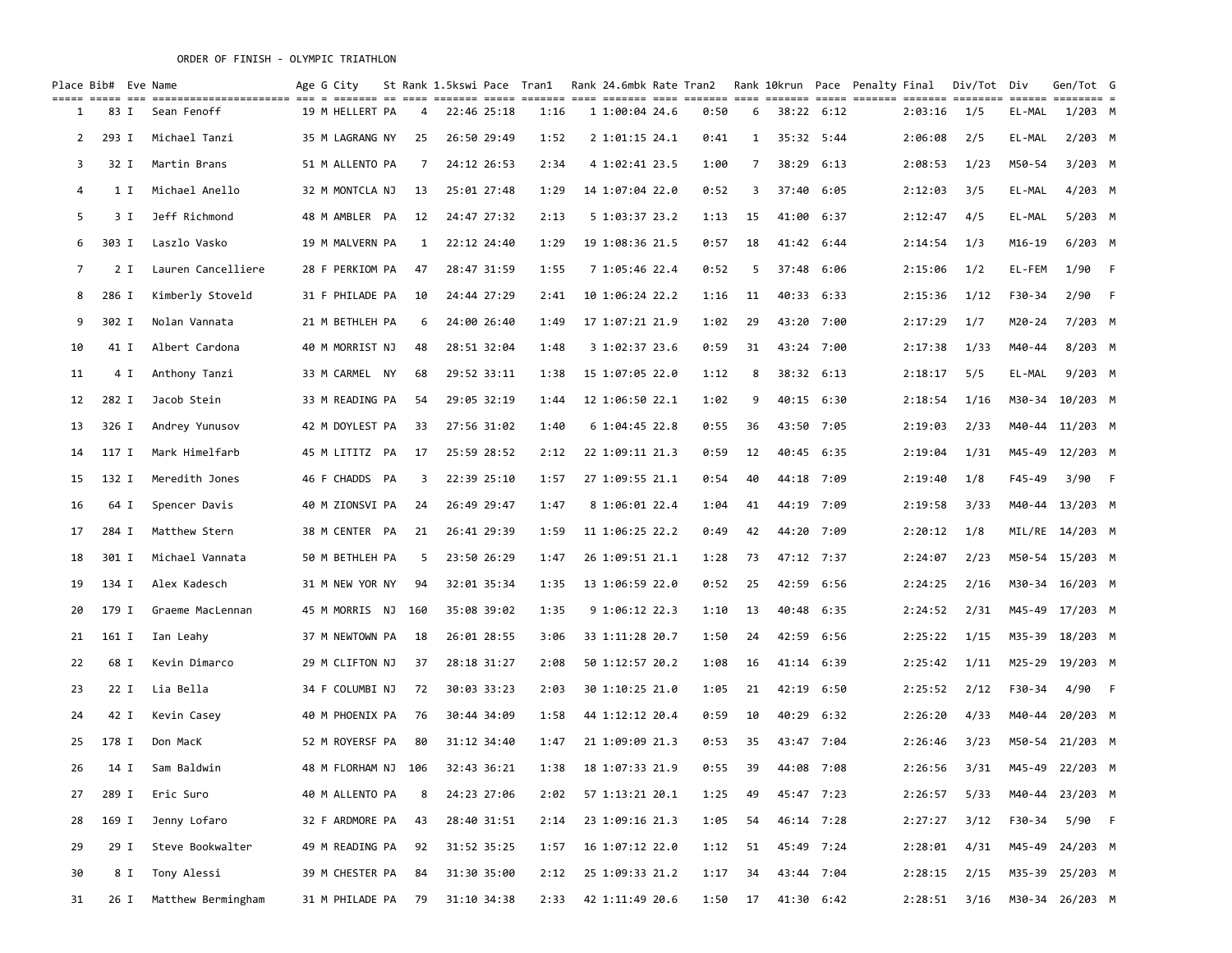| 32 | 9 I   | Joel Allen        | 47 M GILBERT PA     | 40 | 28:28 31:37 | 1:58 | 38 1:11:37 20.6  | 1:06     | 50 | 45:47 7:24 | 2:28:54 | 5/31 |        | M45-49 27/203 M |  |
|----|-------|-------------------|---------------------|----|-------------|------|------------------|----------|----|------------|---------|------|--------|-----------------|--|
| 33 | 206 I | Davide Miksa      | 44 M DOYLEST PA     | 28 | 27:23 30:25 | 2:33 | 61 1:13:43 20.0  | 2:02     | 37 | 43:52 7:05 | 2:29:30 | 6/33 |        | M40-44 28/203 M |  |
| 34 | 136 I | Michael Karl      | 43 M DOYLEST PA 122 |    | 33:29 37:12 | 1:56 | 32 1:11:26 20.7  | 1:06     | 19 | 41:43 6:44 | 2:29:38 | 7/33 |        | M40-44 29/203 M |  |
| 35 | 277 I | Cameron Smith     | 57 M LAFAYET PA     | 71 | 30:01 33:21 | 2:15 | 24 1:09:33 21.2  | 1:17     | 64 | 46:47 7:33 | 2:29:50 | 1/18 |        | M55-59 30/203 M |  |
| 36 | 208 I | Glen Miller       | 46 M WILLOW PA      | 46 | 28:45 31:57 | 4:17 | 51 1:13:00 20.2  | 2:52     | 14 | 40:59 6:37 | 2:29:52 | 6/31 |        | M45-49 31/203 M |  |
| 37 | 285 I | Darin Stine       | 45 M BRYN AT PA     | 44 | 28:41 31:52 | 2:10 | 31 1:10:27 21.0  | 1:11     | 76 | 47:26 7:39 | 2:29:53 | 7/31 |        | M45-49 32/203 M |  |
| 38 | 264 I | Seth Schiffman    | 34 M SCOTCH NJ      | 64 | 29:41 32:58 | 2:13 | 53 1:13:13 20.2  | 1:20     | 38 | 43:59 7:06 | 2:30:24 | 4/16 |        | M30-34 33/203 M |  |
| 39 | 296 I | Zach Trama        | 25 M CONSHOH PA 112 |    | 32:51 36:30 | 2:27 | 119 1:18:24 18.8 | 1:20     | 2  | 36:24 5:53 | 2:31:23 | 2/11 |        | M25-29 34/203 M |  |
| 40 | 38 I  | Alex Burlew       | 23 M PITTSBU PA     | 57 | 29:14 32:29 | 2:05 | 28 1:10:10 21.0  | 0:51     | 99 | 49:08 7:56 | 2:31:27 | 2/7  |        | M20-24 35/203 M |  |
| 41 | 193 I | Russell McCleskey | 42 M LANGHOR PA 141 |    | 34:28 38:18 | 1:16 | 43 1:12:03 20.5  | 1:02     | 23 | 42:42 6:54 | 2:31:30 | 8/33 | M40-44 | 36/203 M        |  |
| 42 | 67 I  | Geoff Dewire      | 39 M READING PA     | 90 | 31:48 35:20 | 2:02 | 41 1:11:48 20.6  | 1:14     | 43 | 44:58 7:15 | 2:31:48 | 3/15 |        | M35-39 37/203 M |  |
| 43 | 358 I | Nicholas Giltrow  | 24 M UPPER B PA     | 97 | 32:12 35:47 | 1:54 | 55 1:13:20 20.1  | 1:23     | 30 | 43:20 7:00 | 2:32:08 | 3/7  |        | M20-24 38/203 M |  |
| 44 | 53 I  | Alan Connell      | 49 M FAR HIL NJ 113 |    | 33:01 36:41 | 2:23 | 52 1:13:04 20.2  | 1:19     | 22 | 42:23 6:51 | 2:32:08 | 8/31 | M45-49 | 39/203 M        |  |
| 45 | 356 I | Nancy Smith       | 63 F DOYLEST PA     | 14 | 25:19 28:07 | 2:49 | 70 1:14:37 19.8  | 1:33     | 85 | 48:26 7:49 | 2:32:42 | 2/2  | EL-FEM | 6/90 F          |  |
| 46 | 263 I | Chip Scheick      | 25 M READING PA 118 |    | 33:15 36:57 | 1:36 | 40 1:11:47 20.6  | 1:19     | 44 | 45:06 7:17 | 2:33:02 | 3/11 | M25-29 | 40/203 M        |  |
| 47 | 137 I | Richard Kedziora  | 47 M AMBLER PA      | 88 | 31:40 35:11 | 2:40 | 48 1:12:47 20.3  | 1:07     | 48 | 45:36 7:22 | 2:33:48 | 9/31 |        | M45-49 41/203 M |  |
| 48 | 267 I | Janelle Seip      | 42 F JONESTO PA     | 65 | 29:41 32:58 | 1:55 | 75 1:15:14 19.6  | 1:07     | 52 | 46:03 7:26 | 2:33:58 | 1/14 | F40-44 | 7/90 F          |  |
| 49 | 211 I | Simon Moore       | 54 M ALLENTO PA     | 11 | 24:45 27:30 | 1:47 | 35 1:11:30 20.6  | 1:03 179 |    | 55:11 8:54 | 2:34:14 | 4/23 |        | M50-54 42/203 M |  |
| 50 | 268 I | Andy Seo          | 41 M SKIPPAC PA     | 98 | 32:17 35:53 | 2:17 | 56 1:13:21 20.1  | 1:26     | 46 | 45:27 7:20 | 2:34:46 | 9/33 |        | M40-44 43/203 M |  |
|    |       |                   |                     |    |             |      |                  |          |    |            |         |      |        |                 |  |

Page 2 and 2 and 2 and 2 and 2 and 2 and 2 and 2 and 2 and 2 and 2 and 2 and 2 and 2 and 2 and 2 and 2 and 2

| Place Bib# Eve Name |       |                   | Age G City          |    | St Rank 1.5kswi Pace Tran1 |             |      |                       |           |      |            |  |               | Rank 24.6mbk Rate Tran2 Rank 10krun Pace Penalty Final Div/Tot Div |        | Gen/Tot G       |  |
|---------------------|-------|-------------------|---------------------|----|----------------------------|-------------|------|-----------------------|-----------|------|------------|--|---------------|--------------------------------------------------------------------|--------|-----------------|--|
| 51                  | 39 I  | Evan Burlew       | 23 M BETHLEH PA     | 53 |                            | 29:04 32:18 | 3:09 | 47 1:12:42 20.3       | 1:24      | 88   | 48:37 7:51 |  | 2:34:53       | 4/7                                                                |        | M20-24 44/203 M |  |
| 52                  | 94 I  | Lauren Forster    | 43 F MORRIS NJ      | 86 | 31:31 35:02                |             | 2:26 | 65 1:14:05 19.9       | 1:23      | 47   | 45:31 7:21 |  | 2:34:54       | 2/14                                                               | F40-44 | 8/90 F          |  |
| 53                  | 357 I | Allison Schafer   | 27 F EASTON PA      | 15 |                            | 25:19 28:07 |      | 2:06 139 1:19:41 18.5 | 1:13      | 69   | 46:52 7:34 |  | 2:35:08       | 1/5                                                                | F25-29 | 9/90 F          |  |
| 54                  | 232 I | Hao Pan           | 41 M NEW YOR NY     | 39 | 28:26 31:35                |             | 4:17 | 46 1:12:40 20.3       | 3:05      | 70   | 46:52 7:34 |  | 2:35:18 10/33 |                                                                    |        | M40-44 45/203 M |  |
| 55                  | 165 I | Michael Lewis     | 27 M JACKSON NJ 117 |    |                            | 33:12 36:54 |      | 2:21 107 1:17:33 19.0 | 0:43      | - 20 | 42:00 6:47 |  | 2:35:47       | 4/11                                                               |        | M25-29 46/203 M |  |
| 56                  |       | 43 I Tom Cashman  | 55 M ORLAND IL      | 42 | 28:31 31:41                |             | 2:02 | 69 1:14:23 19.8       | 1:32 114  |      | 49:55 8:03 |  | 2:36:20       | 2/18                                                               |        | M55-59 47/203 M |  |
| 57                  | 63 I  | David Dauphinais  | 52 M PHOENIX PA     | 16 | 25:21 28:10                |             |      | 2:35 116 1:18:00 18.9 | $2:02$ 89 |      | 48:38 7:51 |  | 2:36:34       | 5/23                                                               |        | M50-54 48/203 M |  |
| 58                  | 28 I  | Tim Boehmer       | 44 M FREDERI PA     | 62 | 29:34 32:52                |             | 1:48 | 54 1:13:20 20.1       | 1:06 126  |      | 50:50 8:12 |  | 2:36:36 11/33 |                                                                    |        | M40-44 49/203 M |  |
| 59                  | 46 I  | Steve Chassen     | 33 M SOMERSE NJ     | 36 |                            | 28:17 31:26 |      | 2:47 109 1:17:33 19.0 | 1:40      | 61   | 46:38 7:32 |  | 2:36:54       | 5/16                                                               |        | M30-34 50/203 M |  |
| 60                  | 73 I  | Paul Eichelberger | 60 M WHITEHA PA 143 |    |                            | 34:35 38:26 | 1:53 | 29 1:10:11 21.0       | 1:14      | 97   | 49:07 7:56 |  | 2:36:58       | 1/11                                                               |        | M60-64 51/203 M |  |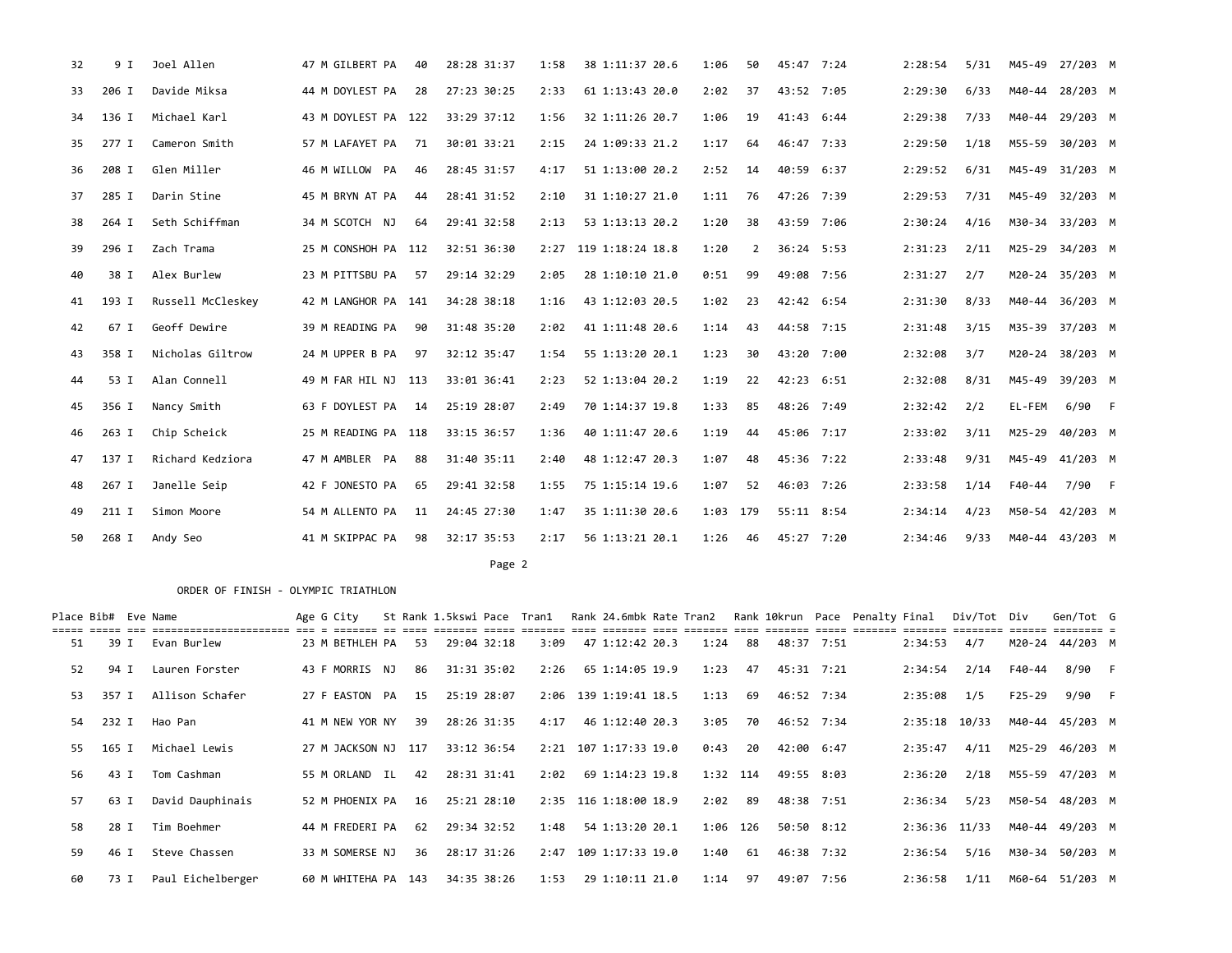| 61 | 155 I | Chris Kuhar       | 46 M HARVEYS PA     | 50   | 28:58 32:11 | 2:08 | 78 1:15:24 19.6       | 1:43       | 93  | 48:49 7:53 | 2:36:59 10/31     |      | M45-49 52/203 M |  |
|----|-------|-------------------|---------------------|------|-------------|------|-----------------------|------------|-----|------------|-------------------|------|-----------------|--|
| 62 | 103 I | Colin Giltrow     | 62 M UPPER B PA 126 |      | 33:38 37:22 | 2:18 | 37 1:11:33 20.6       | 1:17       | 86  | 48:31 7:50 | 2:37:15           | 2/11 | M60-64 53/203 M |  |
| 63 | 173 I | W. Stuart Louden  | 65 M ERWINNA PA     | 55   | 29:11 32:25 | 2:38 | 102 1:17:20 19.1      | 1:24       | 66  | 46:47 7:33 | 2:37:18           | 1/4  | M65-69 54/203 M |  |
| 64 | 113 I | James Hennan      | 47 M HARLEYS PA 103 |      | 32:34 36:11 | 2:25 | 34 1:11:30 20.6       | 1:31 105   |     | 49:25 7:59 | 2:37:23 11/31     |      | M45-49 55/203 M |  |
| 65 | 163 I | Meghan Lewis      | 31 F EASTON PA      | - 19 | 26:28 29:25 | 2:20 | 146 1:20:14 18.4      | 1:22       | 78  | 47:29 7:40 | 2:37:52           | 4/12 | F30-34 10/90 F  |  |
| 66 | 151 I | George Koefler    | 56 M ABINGTO PA 100 |      | 32:24 36:00 | 2:43 | 20 1:08:47 21.5       | 1:58       | 133 | 52:02 8:24 | 2:37:53           | 3/18 | M55-59 56/203 M |  |
| 67 | 164 I | Jessica Lewis     | 33 F PITTSBU PA     | 22   | 26:42 29:40 | 2:03 | 145 1:20:12 18.4      | 1:24       | 82  | 47:36 7:41 | 2:37:56           | 5/12 | F30-34 11/90 F  |  |
| 68 | 146 I | Rick Kleindienst  | 47 M CHALFON PA 163 |      | 35:30 39:27 | 2:16 | 45 1:12:38 20.3       | 1:19       | 57  | 46:28 7:30 | 2:38:09 12/31     |      | M45-49 57/203 M |  |
| 69 | 104 I | Peter Githens     | 53 M READING PA     | 31   | 27:51 30:56 | 3:40 | 117 1:18:08 18.9      | 1:51       | 68  | 46:51 7:34 | 2:38:18           | 6/23 | M50-54 58/203 M |  |
| 70 | 278 I | Todd Smith        | 51 M MYERSTO PA 127 |      | 33:44 37:29 | 2:29 | 73 1:14:48 19.7       | 1:05       | 59  | 46:33 7:31 | 2:38:38           | 7/23 | M50-54 59/203 M |  |
| 71 | 150 I | Kenny Knittle     | 40 M ORWIGSB PA 116 |      | 33:09 36:50 | 2:29 | 74 1:14:54 19.7       | 1:07       | 71  | 47:04 7:36 | 2:38:40           | 2/8  | MIL/RE 60/203 M |  |
| 72 | 108 I | Thomas Haberbusch | 42 M FORT WA PA     | -74  | 30:25 33:48 | 1:55 | 128 1:18:55 18.7      | 1:19       | 55  | 46:22 7:29 | $2:38:53$ $12/33$ |      | M40-44 61/203 M |  |
| 73 | 255 I | Liam Rodgers      | 17 M NEW HOP PA     | 2    | 22:26 24:55 | 2:36 | 147 1:20:14 18.4      | 1:17       | 145 | 53:03 8:34 | 2:39:34           | 2/3  | M16-19 62/203 M |  |
| 74 | 95 I  | Magnus Foster     | 21 M NEW HOP PA 129 |      | 33:45 37:30 | 3:47 | 110 1:17:38 19.0      | 1:39       | 28  | 43:13 6:59 | 2:40:00           | 5/7  | M20-24 63/203 M |  |
| 75 | 189 I | Michael Mayer     | 39 M MORRIST NJ     | 59   | 29:17 32:32 | 3:04 | 90 1:16:44 19.2       | 1:54       | 98  | 49:08 7:56 | 2:40:04           | 4/15 | M35-39 64/203 M |  |
| 76 | 209 I | Steve Miller      | 35 M ARLINGT VA     | 61   | 29:17 32:32 | 3:14 | 84 1:15:53 19.5       | 1:43 119   |     | 50:14 8:07 | 2:40:20           | 5/15 | M35-39 65/203 M |  |
| 77 | 12 I  | Virginia Angus    | 56 F BOYERTO PA 110 |      | 32:49 36:28 | 2:06 | 77 1:15:23 19.6       | 1:07       | 95  | 49:00 7:55 | 2:40:22           | 1/7  | F55-59 12/90 F  |  |
| 78 | 156 I | Kyle Ladden       | 40 M PLYMOUT PA     | -34  | 27:56 31:03 | 2:56 | 132 1:19:15 18.6      | 1:13       | 102 | 49:16 7:57 | 2:40:34           | 1/12 | CLYDES 66/203 M |  |
| 79 | 16 I  | Jeremy Barker     | 41 M PERKASI PA     | 58   | 29:15 32:30 | 3:02 | 104 1:17:29 19.0      | 1:14 112   |     | 49:51 8:03 | 2:40:49 13/33     |      | M40-44 67/203 M |  |
| 80 | 180 I | Nick Maiale       | 60 M EMMAUS PA 134  |      | 33:52 37:38 | 3:42 | 39 1:11:39 20.6       | 1:03 123   |     | 50:35 8:10 | 2:40:49           | 3/11 | M60-64 68/203 M |  |
| 81 | 17 I  | Elijah Barker     | 12 M PERKASI PA     | -56  | 29:14 32:29 | 1:20 | 136 1:19:25 18.6      | 1:02 113   |     | 49:52 8:03 | 2:40:52           | 1/2  | M15&UN 69/203 M |  |
| 82 | 30 I  | Carl Boudakian    | 57 M MARLTON NJ     | 91   | 31:52 35:24 | 1:41 | 81 1:15:38 19.5       | 1:13 121   |     | 50:32 8:09 | 2:40:54           | 4/18 | M55-59 70/203 M |  |
| 83 | 266 I | Brian Schwind     | 51 M ALBURTI        | 89   | 31:45 35:17 | 2:39 | 60 1:13:42 20.0       | 1:34 129   |     | 51:26 8:18 | 2:41:04           | 8/23 | M50-54 71/203 M |  |
| 84 | 182 I | Chris Mandeen     | 33 M WEST CH PA     | 82   | 31:16 34:44 | 3:32 | 76 1:15:17 19.6       | 1:22       | 109 | 49:43 8:02 | 2:41:08           | 6/16 | M30-34 72/203 M |  |
| 85 | 202 I | Reuben Mergen     | 43 M HUNTING PA 132 |      | 33:48 37:33 | 1:29 | 125 1:18:53 18.7      | 1:16       | -53 | 46:12 7:27 | 2:41:35 14/33     |      | M40-44 73/203 M |  |
| 86 | 159 I | Barry Lass        | 56 M MORRIST NJ 128 |      | 33:45 37:29 | 2:10 | 99 1:17:12 19.1       | 1:07       | 80  | 47:32 7:40 | 2:41:43           | 5/18 | M55-59 74/203 M |  |
| 87 | 295 I | Joe Thim          | 45 M OUAKERT PA     | 29   | 27:27 30:30 | 2:10 | 91 1:16:45 19.2       | 1:53 155   |     | 53:33 8:39 | 2:41:45 13/31     |      | M45-49 75/203 M |  |
| 88 | 279 I | Steve Smith       | 43 M WARRING PA 158 |      | 35:03 38:57 | 2:25 | 67 1:14:08 19.9       | $0:50$ 103 |     | 49:21 7:58 | 2:41:45 15/33     |      | M40-44 76/203 M |  |
| 89 | 92 I  | Edward Fones      | 62 M FOGELSV PA 35  |      | 28:12 31:20 | 3:07 | 137 1:19:27 18.6      | 1:54 100   |     | 49:11 7:56 | $2:41:48$ $4/11$  |      | M60-64 77/203 M |  |
| 90 | 18 I  | David Barto       | 45 M HERSHEY PA 179 |      | 36:27 40:30 | 3:05 | 64 1:14:00 19.9       | 1:50       | 67  | 46:50 7:34 | 2:42:11 14/31     |      | M45-49 78/203 M |  |
| 91 | 248 I | Madalena Resca    | 30 F BROOKLY NY 121 |      | 33:28 37:11 |      | 1:48 133 1:19:16 18.6 | 0:58       | 63  | 46:46 7:33 | 2:42:13           | 6/12 | F30-34 13/90 F  |  |
| 92 | 96 I  | Richard Fotiades  | 40 M EMMAUS PA 186  |      | 36:48 40:53 |      | 3:06 105 1:17:29 19.0 | 1:29       | 32  | 43:29 7:01 | 2:42:18 16/33     |      | M40-44 79/203 M |  |
| 93 | 123 I | Megan Horeis      | 46 F PECKVIL PA     | - 49 | 28:53 32:06 |      | 3:12 144 1:20:09 18.4 | 1:47       | 90  | 48:42 7:52 | $2:42:41$ $2/8$   |      | F45-49 14/90 F  |  |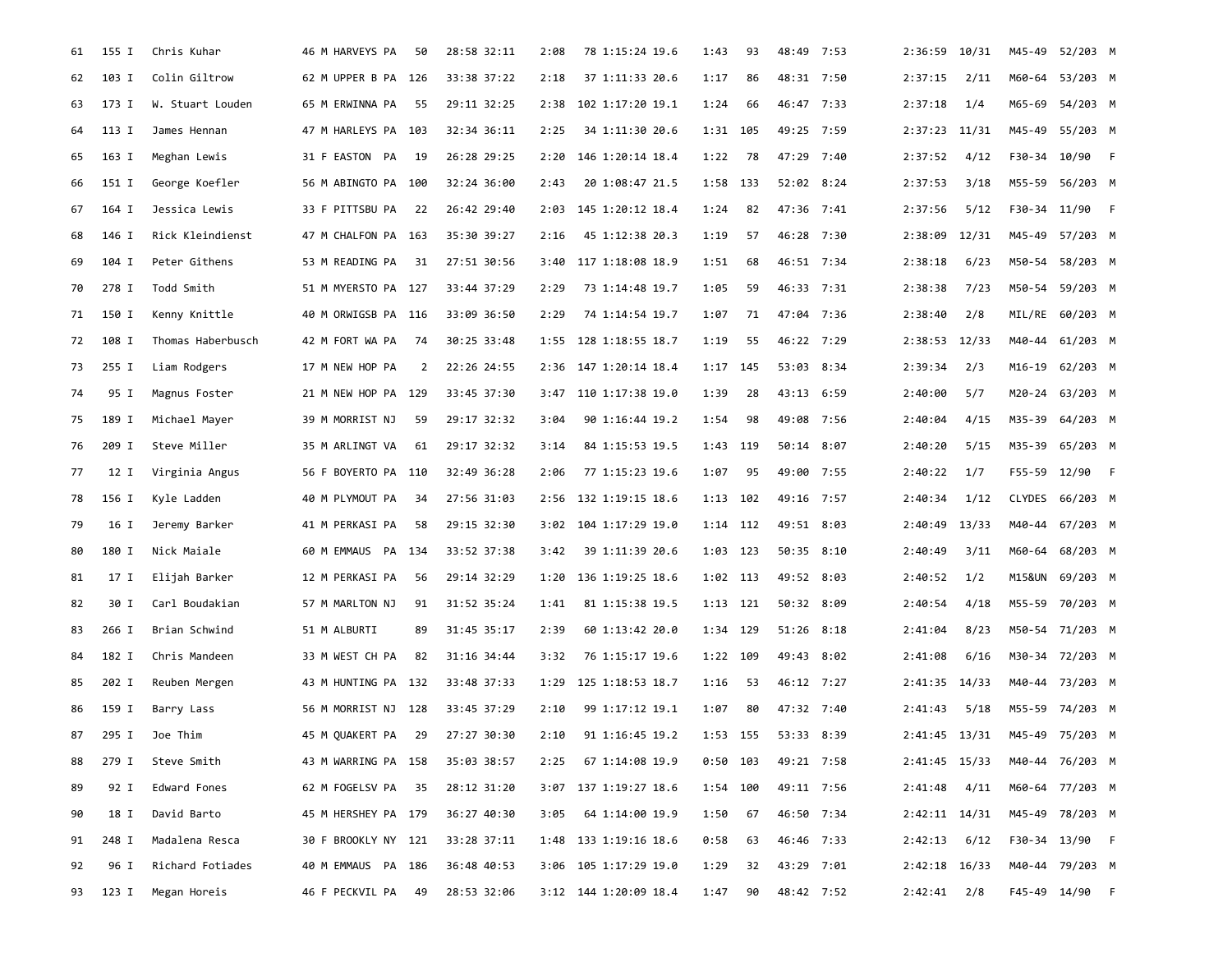| 94  | 287 I | Joe Striegel    | 56 M BOONTON NJ     | 30 | 27:28 30:31 |      | 1:53 100 1:17:15 19.1 | 1:09 | 178  | 55:02 8:53 | 2:42:45       | 6/18 | M55-59 80/203 M |  |
|-----|-------|-----------------|---------------------|----|-------------|------|-----------------------|------|------|------------|---------------|------|-----------------|--|
| 95  | 126 I | Justin Hughes   | 28 M BALDWIN MD 156 |    | 34:58 38:51 | 2:42 | 36 1:11:32 20.6       | 0:59 | 141  | 52:37 8:30 | 2:42:45       | 5/11 | M25-29 81/203 M |  |
| 96  | 199 I | Robert McIntyre | 29 M WARMINS PA 142 |    | 34:31 38:21 | 2:56 | 62 1:13:44 20.0       | 2:00 | 107  | 49:40 8:01 | 2:42:48       | 6/11 | M25-29 82/203 M |  |
| 97  | 275 I | Chad Slotter    | 42 M BETHLEH PA     | 85 | 31:30 35:00 |      | 2:51 111 1:17:41 19.0 | 1:07 | 108  | 49:41 8:01 | 2:42:49 17/33 |      | M40-44 83/203 M |  |
| 98  | 247 I | Sean Reid       | 43 M PHILADE PA 183 |    | 36:38 40:43 | 2:26 | 80 1:15:30 19.5       | 1:36 | 81   | 47:34 7:41 | 2:43:42 18/33 |      | M40-44 84/203 M |  |
| 99  | 142 I | Alexander King  | 30 M COOPERS PA     | 67 | 29:51 33:09 | 3:34 | 180 1:23:34 17.7      | 1:37 | 45   | 45:09 7:17 | 2:43:43       | 7/16 | M30-34 85/203 M |  |
| 100 | 77 I  | John Evans      | 55 M BROOMAL PA     | 20 | 26:29 29:25 | 2:01 | 204 1:26:31 17.1      | 1:38 | - 79 | 47:31 7:40 | 2:44:07       | 7/18 | M55-59 86/203 M |  |
|     |       |                 |                     |    |             |      |                       |      |      |            |               |      |                 |  |

Page 3 and the state of the state of the state of the state of the state of the state of the state of the state of the state of the state of the state of the state of the state of the state of the state of the state of the

|     | Place Bib# Eve Name | cons once on concertementence are a corre or corre corre corre corre con correr and correr corre correr correr correr correr correr correr a | Age G City          |       |                |             |      |                       | St Rank 1.5kswi Pace Tran1 Rank 24.6mbk Rate Tran2 Rank 10krun Pace Penalty Final |       |                       |            |               | Div/Tot Div | Gen/Tot G        |  |
|-----|---------------------|----------------------------------------------------------------------------------------------------------------------------------------------|---------------------|-------|----------------|-------------|------|-----------------------|-----------------------------------------------------------------------------------|-------|-----------------------|------------|---------------|-------------|------------------|--|
| 101 | 143 I               | Stephen Kistler                                                                                                                              | 34 M BRYN MA PA 145 |       |                | 34:36 38:26 |      | 2:12 114 1:17:54 18.9 | 1:25                                                                              | 84    | 48:20 7:48            |            | 2:44:24       | 8/16        | M30-34 87/203 M  |  |
| 102 | 311 I               | Edward Waterfall                                                                                                                             | 39 M HATBORO PA 174 |       |                | 35:53 39:52 | 1:47 | 95 1:16:58 19.2       | 1:08                                                                              | 91    | 48:46 7:52            |            | 2:44:29       | 6/15        | M35-39 88/203 M  |  |
| 103 | 237 I               | Robert Powell                                                                                                                                | 64 M FURLONG PA     | 77    |                | 30:46 34:11 | 3:23 | 83 1:15:42 19.5       | 1:39                                                                              | 148   | 53:11 8:35            |            | 2:44:40       | 5/11        | M60-64 89/203 M  |  |
| 104 | 274 I               | Matthew Slocum                                                                                                                               | 42 M CLARKS PA 114  |       |                | 33:03 36:44 |      | 3:11 127 1:18:54 18.7 | 2:05                                                                              | 77    | 47:28 7:40            |            | 2:44:40 19/33 |             | M40-44 90/203 M  |  |
| 105 | 253 I               | Bill Robbins                                                                                                                                 | 40 M AMBLER PA 131  |       |                | 33:46 37:31 |      | 2:03 154 1:21:06 18.2 | 1:10                                                                              | 74    | 47:12 7:37            |            | 2:45:15 20/33 |             | M40-44 91/203 M  |  |
| 106 | 260 I               | Bill Salamone                                                                                                                                | 32 M WARMINS PA 242 |       |                | 41:27 46:03 | 3:52 | 68 1:14:19 19.9       | 2:06                                                                              | 33    | 43:41 7:03            |            | 2:45:23       | 9/16        | M30-34 92/203 M  |  |
| 107 | 314 I               | Madeleine Wescott                                                                                                                            | 24 F JENKINT PA     | 63    |                | 29:39 32:57 | 2:23 | 150 1:20:18 18.4      | 1:15                                                                              | 142   | 52:38 8:30            |            | 2:46:11       | 1/3         | F20-24 15/90 F   |  |
| 108 | 258 I               | Scott Rybny                                                                                                                                  | 45 M CHALFON PA 199 |       |                | 37:57 42:10 | 2:30 | 66 1:14:06 19.9       | $1:10$ 122                                                                        |       | 50:33 8:10            |            | 2:46:13 15/31 |             | M45-49 93/203 M  |  |
| 109 | 355 I               | Tony Moreau                                                                                                                                  | 46 M KING OF PA     | - 206 |                | 38:28 42:44 | 1:42 | 59 1:13:25 20.1       | $1:26$ 128                                                                        |       | 51:18 8:17            |            | 2:46:17 16/31 |             | M45-49 94/203 M  |  |
| 110 | 6 I                 | Allen Abanico                                                                                                                                | 40 M HACKETT NJ 192 |       |                | 37:10 41:17 | 2:38 | 92 1:16:54 19.2       | 1:33                                                                              | 92    | 48:47 7:52            |            | 2:47:00 21/33 |             | M40-44 95/203 M  |  |
| 111 | 217 I               | Jim Morris                                                                                                                                   | 46 M COATESV PA     | 81    |                | 31:16 34:44 | 3:03 | 82 1:15:40 19.5       | $3:52$ 151                                                                        |       | 53:15 8:36            |            | 2:47:04 17/31 |             | M45-49 96/203 M  |  |
| 112 | 272 I               | Sanjeev Singh                                                                                                                                | 46 M CHALFON PA 170 |       |                | 35:46 39:45 | 2:39 | 63 1:13:59 20.0       | $2:12$ 144                                                                        |       |                       | 53:02 8:34 | 2:47:38 18/31 |             | M45-49 97/203 M  |  |
| 113 | 312 I               | Mark Watkins                                                                                                                                 | 52 M COOPERS PA 102 |       |                | 32:32 36:08 |      | 2:57 113 1:17:47 19.0 | 2:04 140                                                                          |       | 52:29 8:28            |            | 2:47:47       | 3/8         | MIL/RE 98/203 M  |  |
| 114 | 93 I                | Christopher Fontana                                                                                                                          | 33 M ALLENTO PA 146 |       |                | 34:40 38:31 |      | 3:56 122 1:18:42 18.8 | 1:42                                                                              | 94    | 48:50 7:53            |            | 2:47:48 10/16 |             | M30-34 99/203 M  |  |
| 115 | 200 I               | Amy McNutt                                                                                                                                   | 38 F WARRING PA 115 |       |                | 33:08 36:49 | 2:41 | 94 1:16:55 19.2       | 1:42 152                                                                          |       | 53:28 8:38            |            | 2:47:52       | 1/4         | ATHENA 16/90 F   |  |
| 116 | 65 I                | Maria Delucia                                                                                                                                | 46 F HILLSBO NJ 190 |       |                | 37:02 41:09 | 2:42 | 58 1:13:24 20.1       | 1:18 153                                                                          |       | 53:28 8:38            |            | 2:47:53       | 3/8         | F45-49 17/90 F   |  |
| 117 | 181 I               | Michael Mallick                                                                                                                              | 40 M HAVERTO PA     | 23    |                | 26:44 29:43 | 3:50 | 138 1:19:30 18.6      | 1:44 185                                                                          |       | 56:13 9:05            |            | 2:48:00 22/33 |             | M40-44 100/203 M |  |
| 118 | 141 I               | Thomas Kenyon                                                                                                                                | 49 M ALLENTO PA 111 |       |                | 32:49 36:28 | 2:19 | 149 1:20:15 18.4      | $1:35$ 132                                                                        |       | 51:49 8:22            |            | 2:48:46 19/31 |             | M45-49 101/203 M |  |
| 119 | 45 I                | Rich Cerminaro                                                                                                                               | 38 M MEDIA PA 130   |       |                | 33:45 37:30 |      | 2:25 130 1:19:08 18.7 | 1:56 131                                                                          |       | 51:38 8:20            |            | 2:48:50       | 4/8         | MIL/RE 102/203 M |  |
| 120 | 218 I               | Steven Mortazavi                                                                                                                             | 51 M OREFIEL PA 119 |       |                | 33:15 36:57 | 2:44 | 72 1:14:42 19.8       | 1:35                                                                              | - 194 | 56:42 9:09            |            | 2:48:56       | 9/23        | M50-54 103/203 M |  |
| 121 | 198 I               | Michael McGeoy                                                                                                                               | 33 M CARLISL PA     | 221   |                | 39:27 43:50 | 2:40 | 87 1:16:26 19.3       | 1:24                                                                              | 96    | 49:06 7:56            |            | 2:49:01 11/16 |             | M30-34 104/203 M |  |
| 122 | 116 I               | Patricia Hiller                                                                                                                              | 60 F HILLSBO NJ     |       | 27 27:07 30:08 |             |      | 1:56 118 1:18:15 18.9 |                                                                                   |       | 1:44 222 1:00:19 9:44 |            | 2:49:18       | 1/10        | F60-64 18/90 F   |  |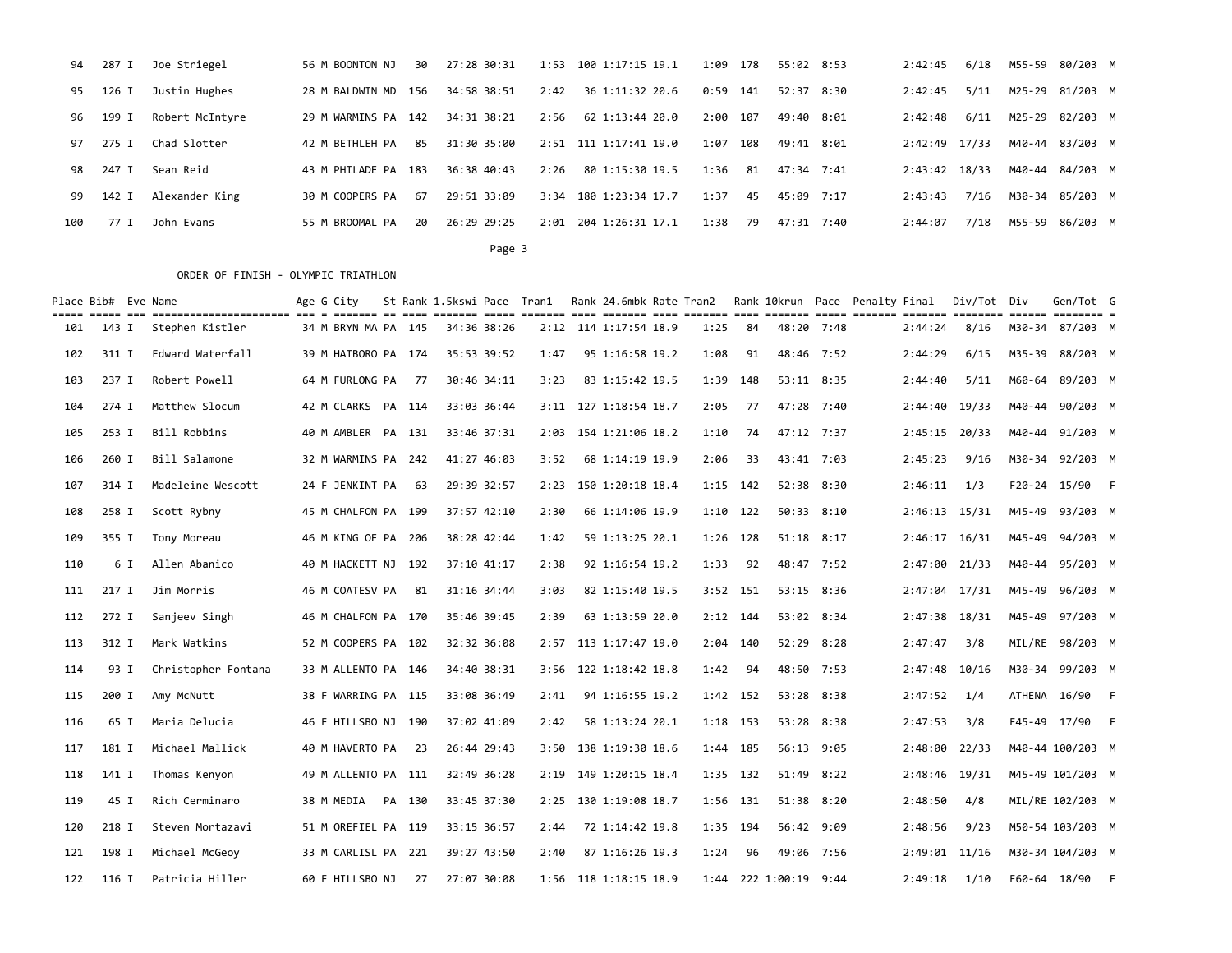| 123 | 330 I | Alex Zlakowski       | 34 M LANSDAL PA      | 83 | 31:23 34:53 | 1:58 | 163 1:22:21 17.9      | 1:16 139   |       | 52:23 8:27            | 2:49:19 12/16     |      | M30-34 105/203 M |  |
|-----|-------|----------------------|----------------------|----|-------------|------|-----------------------|------------|-------|-----------------------|-------------------|------|------------------|--|
| 124 | 81 I  | Matt Feichtel        | 45 M BETHLEH PA 109  |    | 32:48 36:27 |      | 3:51 124 1:18:44 18.7 | 2:32 130   |       | 51:37 8:20            | 2:49:31 20/31     |      | M45-49 106/203 M |  |
| 125 | 13 I  | Tim Austin           | 50 M WARRING PA 197  |    | 37:22 41:31 |      | 3:26 155 1:21:13 18.2 | 1:16       | 56    | 46:24 7:30            | 2:49:39 10/23     |      | M50-54 107/203 M |  |
| 126 | 130 I | Elizabeth Jennison   | 58 F MORRIST NJ      | 51 | 28:58 32:11 | 2:17 | 206 1:26:38 17.0      | $2:05$ 111 |       | 49:48 8:02            | 2:49:45           | 2/7  | F55-59 19/90 F   |  |
| 127 | 210 I | Michael Monti        | 49 M DOYLEST PA 144  |    | 34:35 38:26 | 2:59 | 97 1:17:03 19.2       | $2:04$ 147 |       | 53:09 8:35            | 2:49:48 21/31     |      | M45-49 108/203 M |  |
| 128 | 128 I | Andrew Hunter        | 59 M NEW HOP PA      | 87 | 31:39 35:10 | 2:42 | 49 1:12:56 20.2       |            |       | 1:37 227 1:01:09 9:52 | 2:50:01           | 8/18 | M55-59 109/203 M |  |
| 129 | 332 I | John Zuk             | 47 M CENTER PA       | 52 | 29:01 32:15 | 2:38 | 140 1:19:42 18.5      | 2:20       | 192   | 56:31 9:07            | 2:50:10 22/31     |      | M45-49 110/203 M |  |
| 130 | 24 I  | Mark Benson          | 55 M MORRISV PA 224  |    | 39:32 43:56 | 3:45 | 106 1:17:30 19.0      | 1:41       | 83    | 47:56 7:44            | 2:50:23           | 9/18 | M55-59 111/203 M |  |
| 131 | 297 I | Mike Tropea          | 51 M BEDMINS NJ 166  |    | 35:37 39:34 | 2:41 | 71 1:14:40 19.8       | 1:56 181   |       | 55:52 9:01            | 2:50:43 11/23     |      | M50-54 112/203 M |  |
| 132 | 313 I | David Weinstein      | 61 M ALLENTO PA      | 66 | 29:47 33:06 | 2:10 | 201 1:26:26 17.1      | 1:09 127   |       | 51:17 8:17            | 2:50:48           | 6/11 | M60-64 113/203 M |  |
| 133 | 231 I | Alex Padanyi         | 39 M DOYLEST PA 149  |    | 34:45 38:36 | 2:46 | 93 1:16:55 19.2       | $2:13$ 167 |       | 54:18 8:46            | 2:50:55           | 7/15 | M35-39 114/203 M |  |
| 134 | 148 I | Jeffrey Knerr        | 54 M CHALFON PA 167  |    | 35:37 39:35 |      | 2:32 166 1:22:36 17.9 | $0:57$ 104 |       | 49:22 7:58            | 2:51:02 12/23     |      | M50-54 115/203 M |  |
| 135 | 318 I | Graham Will          | 49 M YORK<br>PA      | 45 | 28:45 31:57 |      | 4:11 162 1:22:02 18.0 | $2:03$ 163 |       | 54:04 8:44            | 2:51:03 23/31     |      | M45-49 116/203 M |  |
| 136 | 36 I  | Jacqueline Brysacz   | 35 F LANCAST PA 120  |    | 33:21 37:03 | 3:13 | 160 1:21:47 18.0      | 1:05       | - 146 | 53:04 8:34            | 2:52:27           | 1/11 | F35-39 20/90 F   |  |
| 137 | 249 I | Lawrence Richards    | 54 M CHESTER PA 161  |    | 35:17 39:12 | 4:04 | 96 1:16:59 19.2       | 2:54 154   |       | 53:33 8:39            | $2:52:44$ 13/23   |      | M50-54 117/203 M |  |
| 138 | 79 I  | Luke Farrell         | 26 M WASHING DC 185  |    | 36:45 40:50 | 4:00 | 79 1:15:30 19.5       | $2:34$ 162 |       | 54:04 8:44            | 2:52:52           | 7/11 | M25-29 118/203 M |  |
| 139 | 194 I | Steve McCormick      | 69 M CHADDS PA 181   |    | 36:35 40:39 | 3:24 | 98 1:17:12 19.1       | 1:41 166   |       | 54:15 8:45            | 2:53:04           | 2/4  | M65-69 119/203 M |  |
| 140 | 89 I  | Ryan Fleming         | 43 M NARBERT PA 133  |    | 33:50 37:35 | 4:00 | 120 1:18:25 18.8      | $2:24$ 173 |       | 54:44 8:50            | 2:53:20           | 2/12 | CLYDES 120/203 M |  |
| 141 | 98 I  | Joshua Fouraker      | 28 M WILMING DE      | 32 | 27:55 31:01 | 3:40 | 151 1:20:39 18.3      | $2:43$ 207 |       | 58:35 9:27            | 2:53:30           | 8/11 | M25-29 121/203 M |  |
| 142 | 11 I  | Burak Alpaslan       | 49 M PRINCET NJ 136  |    | 34:04 37:51 |      | 2:22 170 1:22:48 17.8 | 2:37 134   |       | 52:03 8:24            | 2:53:52 24/31     |      | M45-49 122/203 M |  |
| 143 | 172 I | Jake Lord            | 25 M EXTON<br>PA 107 |    | 32:43 36:21 | 6:48 | 157 1:21:22 18.1      | $2:43$ 125 |       | 50:41 8:11            | 2:54:15           | 9/11 | M25-29 123/203 M |  |
| 144 | 243 I | Douglas Raab         | 41 M HARLEYS PA 213  |    | 38:59 43:18 |      | 3:01 101 1:17:19 19.1 | 2:15 149   |       | 53:11 8:35            | 2:54:43 23/33     |      | M40-44 124/203 M |  |
| 145 | 19 I  | Jill Basile          | 53 F HARLEYS PA 212  |    | 38:56 43:16 |      | 1:51 131 1:19:09 18.6 | $0:54$ 160 |       | 53:56 8:42            | 2:54:45           | 1/13 | F50-54 21/90 F   |  |
| 146 | 60 I  | Jared Croasdale      | 41 M BRIDGEP PA 205  |    | 38:27 42:43 | 2:27 | 189 1:24:56 17.4      | 1:42       | 75    | 47:21 7:39            | $2:54:51$ $24/33$ |      | M40-44 125/203 M |  |
| 147 | 101 I | Jack Gibson          | 58 M RUTHERF NJ 184  |    | 36:39 40:43 | 2:47 | 168 1:22:47 17.8      | 3:48 101   |       | 49:14 7:57            | $2:55:13$ 10/18   |      | M55-59 126/203 M |  |
| 148 | 331 I | Jonathan Zsigovits   | 44 M EMMAUS PA 154   |    | 34:52 38:44 |      | 3:19 135 1:19:24 18.6 | 1:33 183   |       | 56:12 9:04            | $2:55:18$ 25/33   |      | M40-44 127/203 M |  |
| 149 | 7 I   | Martin Albert        | 38 M PHILADE PA 151  |    | 34:47 38:39 |      | 4:04 171 1:22:52 17.8 | 1:59 136   |       | 52:12 8:26            | 2:55:53           | 8/15 | M35-39 128/203 M |  |
| 150 | 185 I | Christopher Marshall | 49 M HUNTING PA 153  |    | 34:49 38:41 |      | 2:47 126 1:18:53 18.7 | 2:34 196   |       | 57:15 9:14            | $2:56:15$ $25/31$ |      | M45-49 129/203 M |  |

Page 4

#### ORDER OF FINISH - OLYMPIC TRIATHLON

Place Bib# Eve Name **Age G City** St Rank 1.5kswi Pace Tran1 Rank 24.6mbk Rate Tran2 Rank 10krun Pace Penalty Final Div/Tot Div Gen/Tot G ===== ===== === ====================== === = ======= == ==== ======= ===== ======= ==== ======= ==== ======= ==== ======= ===== ======= ======= ======== ====== ======== = 151 10 I Robert Allen 47 M PALMYRA PA 157 35:02 38:56 3:19 143 1:20:05 18.4 2:34 180 55:36 8:58 2:56:33 26/31 M45-49 130/203 M 152 15 I Saumen Bar 42 M HILLSBO NJ 241 41:20 45:56 3:16 88 1:16:27 19.3 1:45 159 53:53 8:42 2:56:39 26/33 M40-44 131/203 M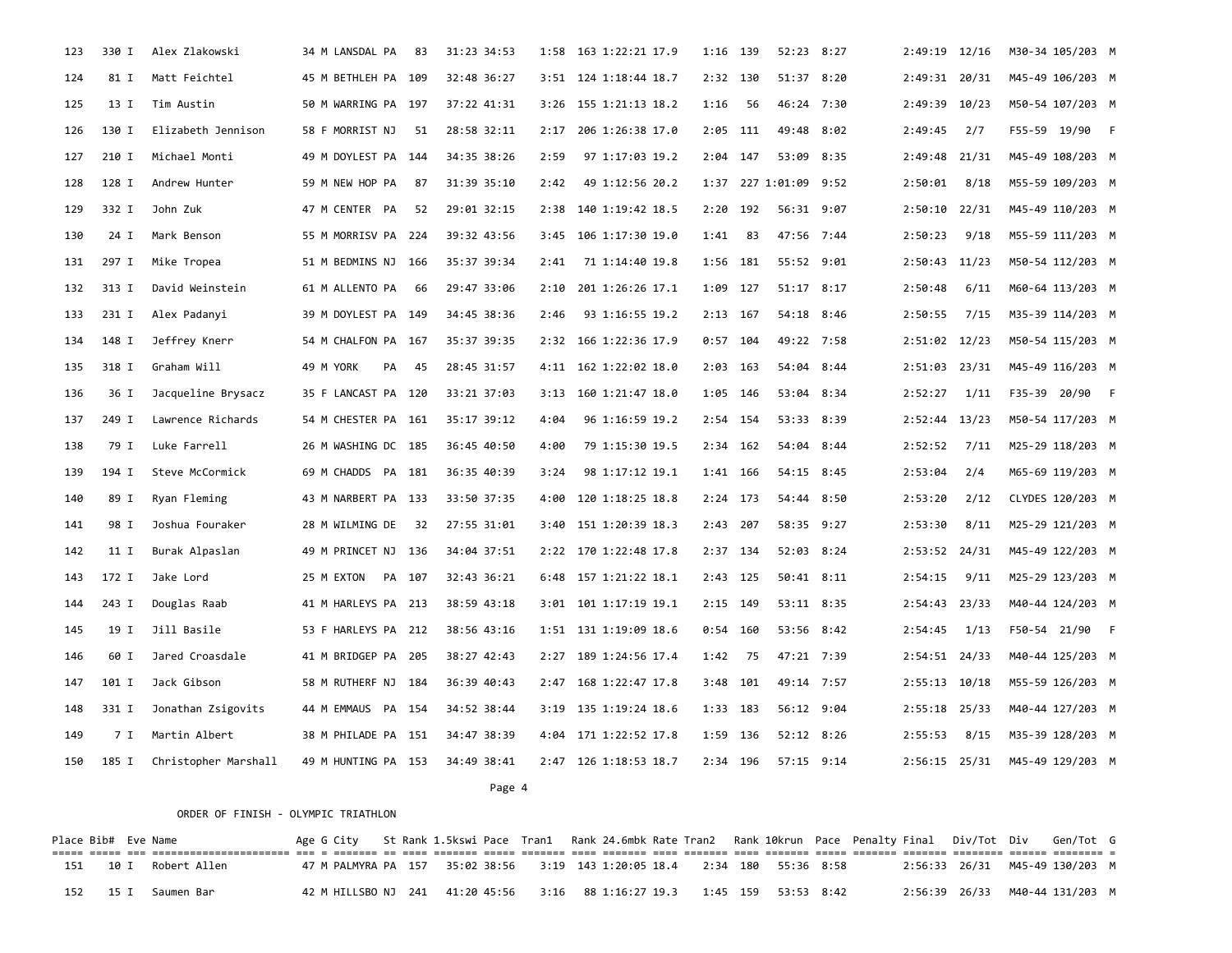| 153 | 252 I | Anthony Rinaldi   | 53 M BETHLEH PA 150  |      | 34:45 38:37 | 3:43 | 169 1:22:47 17.8      | 1:30       | 164 | 54:10 8:45            | 2:56:53           | 5/8  | MIL/RE 132/203 M |  |
|-----|-------|-------------------|----------------------|------|-------------|------|-----------------------|------------|-----|-----------------------|-------------------|------|------------------|--|
| 154 | 76 I  | Ellen Evans       | 60 F KING OF PA 225  |      | 39:47 44:13 | 3:50 | 112 1:17:47 19.0      | $2:03$ 157 |     | 53:43 8:40            | 2:57:08           | 2/10 | F60-64 22/90 F   |  |
| 155 | 191 I | Alison McCann     | 45 F LINCOLN PA 230  |      | 40:05 44:32 |      | 2:52 192 1:25:18 17.3 | 2:19       | 62  | 46:39 7:32            | 2:57:11           | 4/8  | F45-49 23/90 F   |  |
| 156 | 122 I | Mason Holmes      | 18 M CHALFON PA 243  |      | 41:32 46:09 | 3:40 | 211 1:27:41 16.8      | 1:16       | 27  | 43:13 6:59            | 2:57:20           | 3/3  | M16-19 133/203 M |  |
| 157 | 27 I  | Wendy Body        | 56 F EMMAUS PA 173   |      | 35:50 39:49 | 3:34 | 220 1:29:16 16.5      | 2:07       | 60  | 46:36 7:31            | 2:57:21           | 3/7  | F55-59 24/90 F   |  |
| 158 | 310 I | Logan Washburn    | 38 F ROYERSF PA 105  |      | 32:43 36:21 |      | 2:24 181 1:23:52 17.6 | 1:47       | 193 | 56:38 9:08            | 2:57:21           | 2/11 | F35-39 25/90 F   |  |
| 159 | 71 I  | Stephanie Dubyk   | 52 F FURLONG PA 169  |      | 35:46 39:44 |      | 3:07 175 1:23:12 17.7 | 1:34 158   |     | 53:45 8:41            | 2:57:22           | 2/13 | F50-54 26/90 F   |  |
| 160 | 324 I | Dawei Yin         | 43 M NEWTOWN PA 155  |      | 34:54 38:46 |      | 4:24 121 1:18:40 18.8 | 2:19       | 201 | 57:36 9:18            | 2:57:51 27/33     |      | M40-44 134/203 M |  |
| 161 | 91 I  | Jennifer Flodin   | 41 F ALLENTO PA 196  |      | 37:20 41:29 |      | 2:31 158 1:21:32 18.1 | 1:46 177   |     | 54:59 8:52            | 2:58:05           | 3/14 | F40-44 27/90 F   |  |
| 162 | 233 I | Gregory Pellish   | 38 M NORTH W PA 187  |      | 36:48 40:54 |      | 3:41 215 1:28:08 16.7 | 3:44       | 58  | 46:32 7:31            | 2:58:52           | 9/15 | M35-39 135/203 M |  |
| 163 | 23 I  | Ginoi Benedetti   | PA 171<br>57 M MEDIA |      | 35:46 39:45 |      | 1:52 165 1:22:33 17.9 | 1:37 195   |     | 57:14 9:14            | 2:59:00 11/18     |      | M55-59 136/203 M |  |
| 164 | 327 I | Sherri Zehner     | 50 F READING PA 140  |      | 34:24 38:14 |      | 3:24 159 1:21:44 18.1 | 2:35       | 197 | 57:19 9:15            | 2:59:24           | 3/13 | F50-54 28/90 F   |  |
| 165 | 120 I | Michele Hoffman   | 33 F WARRING PA 147  |      | 34:40 38:31 | 3:50 | 188 1:24:44 17.4      | $1:36$ 172 |     | 54:42 8:50            | 2:59:30           | 7/12 | F30-34 29/90 F   |  |
| 166 | 205 I | Gabe Miksa        | 15 M DOYLEST PA      | 9    | 24:37 27:21 |      | 3:02 252 1:35:41 15.4 | 1:22 175   |     | 54:50 8:51            | 2:59:30           | 2/2  | M15&UN 137/203 M |  |
| 167 | 197 I | Ed McFadden       | 65 M BRIDGEW NJ 124  |      | 33:33 37:17 |      | 4:35 129 1:18:56 18.7 |            |     | 2:28 221 1:00:13 9:43 | 2:59:44           | 3/4  | M65-69 138/203 M |  |
| 168 | 127 I | William Hughes    | 33 M READING PA      | - 75 | 30:42 34:06 |      | 5:12 210 1:27:26 16.9 | 2:33 170   |     | 54:25 8:47            | $3:00:16$ 13/16   |      | M30-34 139/203 M |  |
| 169 | 105 I | John Gogel        | 59 M CHALFON PA      | 96   | 32:05 35:39 | 3:39 | 179 1:23:33 17.7      | 2:47       | 204 | 58:15 9:24            | $3:00:17$ 12/18   |      | M55-59 140/203 M |  |
| 170 | 359 I | Jeffrey Kalpin    | 63 M SERGEAN NJ 254  |      | 43:38 48:29 | 3:33 | 156 1:21:21 18.1      | 1:23 120   |     | 50:25 8:08            | 3:00:18           | 7/11 | M60-64 141/203 M |  |
| 171 | 102 I | Katie Gilhool     | 41 F ALLENTO PA 101  |      | 32:25 36:02 |      | 2:15 241 1:32:20 16.0 | 1:03 137   |     | 52:17 8:26            | 3:00:19           | 4/14 | F40-44 30/90 F   |  |
| 172 | 57 I  | Matt Craig        | 27 M AMBLER PA 201   |      | 38:10 42:24 |      | 4:26 198 1:25:42 17.2 | 2:42 115   |     | 49:55 8:03            | $3:00:53$ 10/11   |      | M25-29 142/203 M |  |
| 173 | 229 I | Martin Noll       | 57 M SCRANTO PA 258  |      | 44:04 48:58 |      | 4:45 141 1:19:51 18.5 | $2:19$ 116 |     | 49:57 8:04            | $3:00:55$ 13/18   |      | M55-59 143/203 M |  |
| 174 | 49 I  | Michael Churilla  | 27 M BETHLEH PA 219  |      | 39:23 43:45 |      | 6:26 177 1:23:17 17.7 | 3:03       | 106 | 49:34 8:00            | $3:01:41$ $11/11$ |      | M25-29 144/203 M |  |
| 175 | 153 I | Paul Kratzinger   | 51 M PHOENIX PA 220  |      | 39:27 43:50 |      | 5:51 200 1:26:23 17.1 | 3:00       | 72  | 47:12 7:37            | $3:01:51$ $14/23$ |      | M50-54 145/203 M |  |
| 176 | 214 I | Laura Moreno      | 39 F DOYLEST PA 148  |      | 34:42 38:34 | 4:06 | 239 1:32:07 16.0      | 2:58       | 87  | 48:31 7:50            | 3:02:23           | 3/11 | F35-39 31/90 F   |  |
| 177 | 215 I | Brian Moriarty    | 39 M OLD BRI NJ 135  |      | 34:02 37:49 |      | 4:12 152 1:20:51 18.3 |            |     | 3:14 220 1:00:12 9:43 | $3:02:29$ 10/15   |      | M35-39 146/203 M |  |
| 178 | 269 I | Carla Setzler     | 42 F VALLEY PA 188   |      | 36:53 40:58 | 2:59 | 164 1:22:33 17.9      | $2:28$ 202 |     | 57:51 9:20            | 3:02:41           | 5/14 | F40-44 32/90 F   |  |
| 179 | 288 I | Josh Strub        | 48 M ALLENTO PA 240  |      | 41:16 45:51 |      | 1:55 115 1:17:56 18.9 |            |     | 1:33 219 1:00:06 9:42 | 3:02:44           | 3/12 | CLYDES 147/203 M |  |
| 180 | 124 I | George Hrab       | 48 M BETHLEH PA 69   |      | 29:54 33:13 |      | 4:40 257 1:37:27 15.1 | 1:44 117   |     | 50:00 8:04            | 3:03:43 27/31     |      | M45-49 148/203 M |  |
| 181 | 291 I | Sue Sweeney       | 51 F HAVERTO PA 194  |      | 37:17 41:26 |      | 3:30 176 1:23:12 17.7 | 2:28 198   |     | 57:21 9:15            | 3:03:47           | 4/13 | F50-54 33/90 F   |  |
| 182 | 85 I  | Anne Ferrera      | 57 F MACUNGI PA 137  |      | 34:11 37:59 |      | 4:16 184 1:24:14 17.5 | 2:43 208   |     | 58:46 9:29            | 3:04:08           | 4/7  | F55-59 34/90 F   |  |
| 183 | 257 I | Christine Rowe    | 49 F LANSDAL PA 218  |      | 39:20 43:43 | 2:28 | 185 1:24:18 17.5      | 1:58 189   |     | 56:21 9:06            | 3:04:24           | 5/8  | F45-49 35/90 F   |  |
| 184 | 34 I  | Christopher Brown | 54 M NEW HOP PA 164  |      | 35:34 39:31 |      | 2:39 178 1:23:22 17.7 | $3:27$ 217 |     | 59:52 9:40            | 3:04:51 15/23     |      | M50-54 149/203 M |  |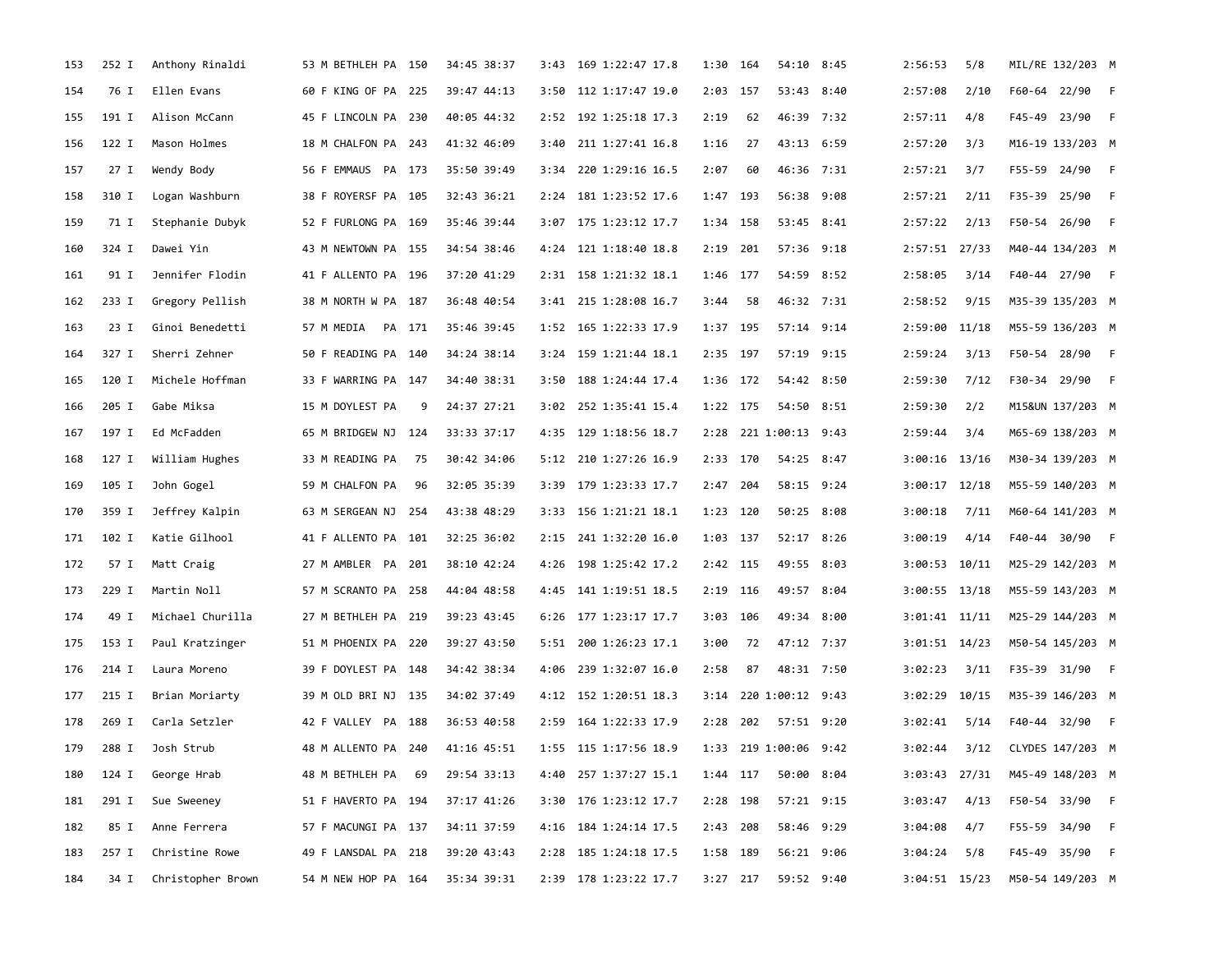| 185 | 84 I  | Kristen Fenstermacher | 37 F ALLENTO PA 168 |     | 35:43 39:41 | 3:30 | 196 1:25:35 17.2      | 1:16       | 209 | 58:50 9:30             | 3:04:52         | 4/11 | F35-39 36/90 F   |  |
|-----|-------|-----------------------|---------------------|-----|-------------|------|-----------------------|------------|-----|------------------------|-----------------|------|------------------|--|
| 186 | 281 I | Jeff Steen            | 51 M COATESV PA 216 |     | 39:09 43:30 |      | 2:41 173 1:22:54 17.8 | 1:49       | 206 | 58:22 9:25             | 3:04:54         | 6/8  | MIL/RE 150/203 M |  |
| 187 | 316 I | Gina Whittle          | 38 F WEST CH PA 159 |     | 35:04 38:58 | 2:59 | 232 1:30:57 16.2      | 1:36 169   |     | 54:21 8:46             | 3:04:55         | 5/11 | F35-39 37/90 F   |  |
| 188 | 306 I | Marc Wagner           | 37 M OUAKERT PA 229 |     | 40:04 44:31 | 5:01 | 86 1:15:59 19.4       | $5:07$ 211 |     | 58:57 9:31             | $3:05:05$ 11/15 |      | M35-39 151/203 M |  |
| 189 | 167 I | Alexander Litvinchuk  | 43 M OUAKERT PA 139 |     | 34:21 38:10 | 4:40 | 134 1:19:19 18.6      |            |     | 4:06 237 1:02:49 10:08 | 3:05:13         | 4/12 | CLYDES 152/203 M |  |
| 190 | 157 I | Todd Lakey            | 49 M PEN ARG PA     | 95  | 32:02 35:35 | 5:49 | 108 1:17:33 19.0      |            |     | 1:59 258 1:07:58 10:58 | $3:05:18$ 28/31 |      | M45-49 153/203 M |  |
| 191 | 256 I | Gabriel Rosello       | 39 M COLLEGE PA 255 |     | 43:50 48:42 | 5:03 | 89 1:16:33 19.3       | $3:34$ 188 |     | 56:19 9:05             | $3:05:18$ 12/15 |      | M35-39 154/203 M |  |
| 192 | 112 I | Aaron Hazzard         | 42 M SCHWENK PA     | 232 | 40:11 44:38 | 5:18 | 230 1:30:27 16.3      | 2:46       | 65  | 46:47 7:33             | $3:05:27$ 28/33 |      | M40-44 155/203 M |  |
| 193 | 48 I  | David Chung           | 47 M PRINCET NJ     | 269 | 45:02 50:02 | 3:45 | 85 1:15:57 19.4       | $1:54$ 212 |     | 59:06 9:32             | $3:05:42$ 29/31 |      | M45-49 156/203 M |  |
| 194 | 171 I | Dustin Long           | 36 M HERSHEY PA     | 26  | 26:51 29:50 | 2:33 | 183 1:24:09 17.5      | 1:39       |     | 269 1:10:35 11:23      | 3:05:44         | 5/12 | CLYDES 157/203 M |  |
| 195 | 62 I  | Joseph Dattoli        | 60 M RESTON VA      | 204 | 38:27 42:43 | 4:20 | 187 1:24:41 17.4      | $2:18$ 182 |     | 56:00 9:02             | 3:05:44         | 8/11 | M60-64 158/203 M |  |
| 196 | 254 I | Kirsten Robers        | 39 F COPLAY PA 152  |     | 34:47 38:39 |      | 2:46 209 1:27:25 16.9 | 2:49       | 205 | 58:20 9:25             | 3:06:05         | 6/11 | F35-39 38/90 F   |  |
| 197 | 236 I | Bryan Pohlman         | 43 M CHALFON PA 235 |     | 40:38 45:09 |      | 5:23 167 1:22:40 17.9 | $2:18$ 186 |     | 56:15 9:05             | $3:07:12$ 29/33 |      | M40-44 159/203 M |  |
| 198 | 299 I | David Turetzky        | 42 M JENKINT PA 231 |     | 40:10 44:38 |      | 4:42 174 1:23:08 17.8 | 3:29       | 190 | 56:26 9:06             | 3:07:52         | 6/12 | CLYDES 160/203 M |  |
| 199 | 216 I | Giuseppe Morisi       | 59 M MORRISV PA     | 211 | 38:53 43:12 |      | 2:54 186 1:24:36 17.4 |            |     | 1:40 218 1:00:01 9:41  | $3:08:02$ 14/18 |      | M55-59 161/203 M |  |
| 200 | 121 I | Henry Hoffman         | 36 M WARRING PA 261 |     | 44:24 49:20 | 3:42 | 203 1:26:27 17.1      | 1:51 135   |     | 52:04 8:24             | $3:08:27$ 13/15 |      | M35-39 162/203 M |  |

Page 5 and the state of the state of the state of the state of the state of the state of the state of the state of the state of the state of the state of the state of the state of the state of the state of the state of the

|     | Place Bib# Eve Name | ===================== | Age G City          |    |        | St Rank 1.5kswi Pace |             | Tran1 | Rank 24.6mbk Rate Tran2 |            |            |                        | Rank 10krun Pace Penalty Final |                   | Div/Tot Div |        | Gen/Tot G        |  |
|-----|---------------------|-----------------------|---------------------|----|--------|----------------------|-------------|-------|-------------------------|------------|------------|------------------------|--------------------------------|-------------------|-------------|--------|------------------|--|
| 201 | 188 I               | Dan Matheny           | 54 M WHITE H MD     |    | 239    | 41:11 45:45          |             |       | 2:54 182 1:24:01 17.6   | 1:29       | 210        | 58:57 9:31             |                                | $3:08:30$ $16/23$ |             |        | M50-54 163/203 M |  |
| 202 | 223 I               | Heidi Neuhauser       | 39 F GREEN L PA 272 |    |        | 45:45 50:50          |             |       | 2:20 225 1:30:04 16.4   | $0:48$ 110 |            | 49:47 8:02             |                                | 3:08:42           | 7/11        |        | F35-39 39/90 F   |  |
| 203 | 230 I               | Laurence Norton       | 75 M CARLISL PA 108 |    |        |                      | 32:48 36:26 | 3:47  | 217 1:28:43 16.6        |            |            | 2:30 228 1:01:20 9:54  |                                | 3:09:05           | 1/1         | M75+   | 164/203 M        |  |
| 204 | 54 I                | Raffaele Corbisiero   | 58 M MILLSTO NJ     |    | 275    | 46:37 51:48          |             |       | 3:38 172 1:22:54 17.8   | 2:08 161   |            | 54:02 8:43             |                                | $3:09:18$ 15/18   |             |        | M55-59 165/203 M |  |
| 205 | 300 I               | Esther Urffer         | 26 F COOPERS PA     |    | 208    |                      | 38:39 42:56 |       | 3:20 191 1:25:11 17.3   |            |            | 1:46 224 1:00:39 9:47  |                                | 3:09:33           | 2/5         | F25-29 | 40/90 F          |  |
| 206 | 204 I               | Sharon Michaelson     | 55 F FORT WA PA     |    | 262    | 44:40 49:37          |             |       | $4:54$ 161 1:21:57 18.0 | $2:12$ 184 |            | 56:12 9:04             |                                | 3:09:53           | 5/7         |        | F55-59 41/90 F   |  |
| 207 | 201 I               | Allison Melnick       | 29 F WAYNE          |    | PA 172 |                      | 35:46 39:45 | 4:00  | 238 1:32:05 16.0        | 1:46 191   |            | 56:26 9:06             |                                | 3:10:01           | 3/5         | F25-29 | 42/90 F          |  |
| 208 | 239 I               | Karen Quinlan         | 61 F DOYLEST PA 273 |    |        | 46:05 51:12          |             |       | 2:54 205 1:26:32 17.1   | $1:50$ 143 |            | 52:52 8:32             |                                | 3:10:11           | 3/10        |        | F60-64 43/90 F   |  |
| 209 | 25 I                | Jane Bergan           | 54 F WEST CH PA     |    | 73     | 30:08 33:29          |             | 3:09  | 190 1:25:03 17.4        |            |            | 2:00 265 1:10:13 11:20 |                                | 3:10:31           | 5/13        |        | F50-54 44/90 F   |  |
| 210 | 175 I               | Matt Luckman          | 52 M MECHANI PA 274 |    |        | 46:22 51:32          |             |       | 6:31 142 1:19:55 18.5   |            | $3:31$ 168 | 54:19 8:46             |                                | $3:10:37$ 17/23   |             |        | M50-54 166/203 M |  |
| 211 | 35 I                | Tim Brown             | 40 M HAVERTO PA     |    | 222    | 39:29 43:52          |             |       | $2:14$ 208 1:27:15 16.9 | $2:23$ 215 |            | 59:31 9:36             |                                | $3:10:51$ $30/33$ |             |        | M40-44 167/203 M |  |
| 212 | 273 I               | Karen Sitton          | 54 F CEDAR K NJ     |    | 78     |                      | 31:06 34:34 |       | $3:54$ 199 1:26:10 17.1 |            |            | 3:08 252 1:06:40 10:46 |                                | 3:10:57           | 6/13        |        | F50-54 45/90 F   |  |
| 213 | 308 I               | Evan Wallace          | 31 M SPRING PA      |    | 271    | 45:26 50:29          |             | 2:43  | 194 1:25:21 17.3        | 2:56 171   |            | 54:40 8:49             |                                | $3:11:03$ $14/16$ |             |        | M30-34 168/203 M |  |
| 214 | 235 I               | Matthew Pierson       | 32 M WAYNE          | PA | 209    |                      | 38:44 43:02 | 6:27  | 223 1:30:04 16.4        | 2:48 150   |            | 53:13 8:35             |                                | $3:11:13$ $15/16$ |             |        | M30-34 169/203 M |  |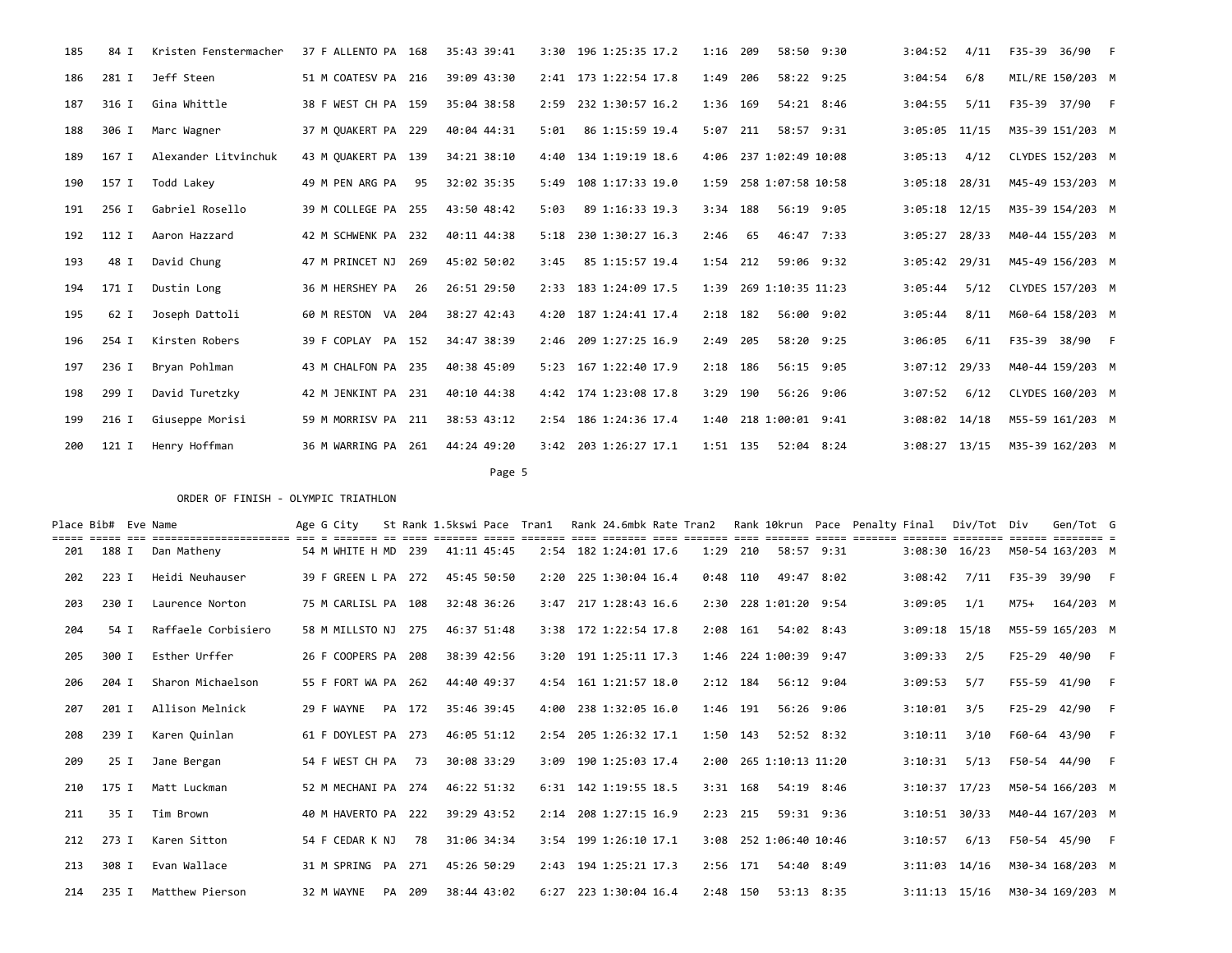| 215 | 290 I | Tammy Suyematsu                            | 60 F HATFIEL PA 257 |     | 44:01 48:55 | 2:27 | 224 1:30:04 16.4      | 1:29       | 174                    | 54:46 8:50 | 3:12:45           | 4/10 | F60-64 46/90     | $-F$ |
|-----|-------|--------------------------------------------|---------------------|-----|-------------|------|-----------------------|------------|------------------------|------------|-------------------|------|------------------|------|
| 216 | 138 I | Nikolett "cindy" Kelec 38 F ROYERSF PA 178 |                     |     | 36:22 40:25 | 5:13 | 214 1:27:53 16.8      |            | 1:54 232 1:01:50 9:59  |            | 3:13:11           | 8/11 | F35-39 47/90 F   |      |
| 217 | 145 I | Lori Klein                                 | 44 F LEBANON PA 125 |     | 33:36 37:20 | 3:29 | 213 1:27:47 16.8      |            | 1:57 253 1:06:42 10:46 |            | 3:13:29           | 6/14 | F40-44 48/90 F   |      |
| 218 | 72 I  | Christine Eadeh                            | 45 F LANSDAL PA     | -60 | 29:17 32:32 | 3:29 | 207 1:27:01 17.0      |            | 2:15 272 1:11:42 11:34 |            | 3:13:42           | 6/8  | F45-49 49/90 F   |      |
| 219 | 183 I | Etsuko Manogue                             | 51 F SOMERSE NJ 193 |     | 37:15 41:23 | 4:17 | 227 1:30:16 16.4      |            | 1:39 223 1:00:26 9:45  |            | 3:13:52           | 7/13 | F50-54 50/90     | $-F$ |
| 220 | 227 I | Kevin J Nolan                              | 60 M GLEN MI PA 253 |     | 43:15 48:03 | 5:17 | 221 1:29:34 16.5      | $3:11$ 156 | 53:38 8:39             |            | 3:14:52           | 9/11 | M60-64 170/203 M |      |
| 221 | 111 I | Gabrielle Haskell                          | 49 F NEW YOR NY     | 207 | 38:29 42:46 | 2:29 | 235 1:31:10 16.2      |            | 1:37 230 1:01:24 9:55  |            | 3:15:07           | 7/8  | F45-49 51/90 F   |      |
| 222 | 129 I | Tim Hutchinson                             | 38 M TELFORD PA     | 99  | 32:19 35:54 |      | 2:15 248 1:35:06 15.5 |            | 1:47 246 1:04:43 10:27 |            | $3:16:08$ 14/15   |      | M35-39 171/203 M |      |
| 223 | 55 I  | Fred Cowdery                               | 55 M COLLEGE PA 203 |     | 38:23 42:39 |      | 3:04 197 1:25:40 17.2 |            | 2:46 251 1:06:18 10:42 |            | 3:16:10           | 7/12 | CLYDES 172/203 M |      |
| 224 | 250 I | Linda Richey                               | 64 F WARMINS PA 191 |     | 37:04 41:11 | 3:06 | 219 1:29:11 16.6      |            | 2:17 249 1:05:25 10:33 |            | 3:17:02           | 5/10 | F60-64 52/90 F   |      |
| 225 | 329 I | Brenda Zimmerman                           | 61 F ABINGTO PA 281 |     | 48:44 54:09 | 3:49 | 226 1:30:06 16.4      | 2:47 138   | 52:19 8:27             |            | 3:17:43           | 6/10 | F60-64 53/90 F   |      |
| 226 | 309 I | David Wallett                              | 57 M HUMMELS PA 233 |     | 40:17 44:45 | 5:36 | 123 1:18:44 18.7      | 2:53       | 266 1:10:16 11:20      |            | $3:17:44$ 16/18   |      | M55-59 173/203 M |      |
| 227 | 213 I | Brad Moran                                 | 27 M PHILADE PA 189 |     | 36:58 41:04 |      | 3:32 234 1:31:04 16.2 | 1:49       | 245 1:04:30 10:25      |            | 3:17:49           | 8/12 | CLYDES 174/203 M |      |
| 228 | 203 I | Michael Bosilovich                         | 51 M ELLICOT MD 265 |     | 44:47 49:45 |      | 3:35 195 1:25:27 17.3 |            | 1:44 234 1:02:21 10:04 |            | $3:17:51$ 18/23   |      | M50-54 175/203 M |      |
| 229 | 244 I | Rob Radzai                                 | 52 M RICHLAN PA 268 |     | 45:01 50:02 | 3:26 | 103 1:17:23 19.1      |            | 3:05 261 1:09:11 11:10 |            | $3:18:05$ 19/23   |      | M50-54 176/203 M |      |
| 230 | 109 I | Alisa Hagenberg                            | 53 F ENGLISH NJ 237 |     | 40:48 45:20 | 3:30 | 202 1:26:27 17.1      | 3:27       | 242 1:04:02 10:20      |            | 3:18:11           | 8/13 | F50-54 54/90 F   |      |
| 231 | 40 I  | Erica Cappellini                           | 43 F ALLENTO PA     | 70  | 29:54 33:14 | 3:26 | 274 1:42:57 14.3      | 2:56       | 59:08 9:33<br>213      |            | 3:18:20           | 7/14 | F40-44 55/90 F   |      |
| 232 | 144 I | Philip Klara                               | 52 M WEST CH PA 251 |     | 42:04 46:45 | 2:39 | 218 1:28:59 16.6      | 1:30       | 239 1:03:10 10:12      |            | $3:18:22$ 20/23   |      | M50-54 177/203 M |      |
| 233 | 242 I | Jennifer Raab                              | 42 F HARLEYS PA 138 |     | 34:21 38:09 |      | 6:33 247 1:34:59 15.5 | 5:09       | 200                    | 57:35 9:18 | 3:18:34           | 8/14 | F40-44 56/90 F   |      |
| 234 | 119 I | David Hissner                              | 57 M LEBANON PA 245 |     | 41:38 46:16 |      | 3:27 148 1:20:15 18.4 |            | 2:14 270 1:11:12 11:29 |            | $3:18:44$ 17/18   |      | M55-59 178/203 M |      |
| 235 | 44 I  | Jake Casmay                                | 22 M PHOENIX PA 176 |     | 36:00 40:00 | 6:36 | 260 1:37:36 15.1      | 1:07 199   |                        | 57:30 9:17 | 3:18:47           | 6/7  | M20-24 179/203 M |      |
| 236 | 187 I | Bill Martin                                | 60 M SHAVERT PA     | 38  | 28:25 31:34 | 3:50 | 246 1:34:14 15.7      | 2:50       | 264 1:09:42 11:15      |            | $3:19:00$ $10/11$ |      | M60-64 180/203 M |      |
| 237 | 168 I | Sean Lodge                                 | 33 M GILBERT PA 214 |     | 39:05 43:25 | 2:33 | 193 1:25:20 17.3      | 1:46       | 267 1:10:20 11:21      |            | $3:19:01$ $16/16$ |      | M30-34 181/203 M |      |
| 238 | 328 I | Jeff Zemgulis                              | 49 M BETHLEH PA 276 |     | 47:11 52:26 |      | 3:47 153 1:21:06 18.2 | 3:10       | 241 1:03:54 10:19      |            | 3:19:07           | 7/8  | MIL/RE 182/203 M |      |
| 239 | 186 I | Katy Martin                                | 43 F SCRANTO PA 247 |     | 41:48 46:26 | 5:09 | 266 1:39:04 14.9      | $2:35$ 124 |                        | 50:41 8:11 | 3:19:15           | 9/14 | F40-44 57/90 F   |      |
| 240 | 66 I  | Marian Desimone                            | 64 F BERNARD NJ 228 |     | 39:58 44:25 | 3:10 | 240 1:32:15 16.0      |            | 1:36 236 1:02:43 10:07 |            | 3:19:40           | 7/10 | F60-64 58/90 F   |      |
| 241 | 80 I  | Joseph Feher                               | 53 M HATFIEL PA     | 41  | 28:29 31:39 |      | 4:37 261 1:37:42 15.1 |            | 2:39 254 1:06:56 10:48 |            | $3:20:21$ $21/23$ |      | M50-54 183/203 M |      |
| 242 | 69 I  | John Donchez                               | 24 M BETHLEH PA 195 |     | 37:20 41:29 |      | 2:45 285 1:55:01 12.8 | 2:50       | 26                     | 43:11 6:58 | 3:21:05           | 7/7  | M20-24 184/203 M |      |
| 243 | 166 I | Angela Lisowski                            | 55 F HOWELL NJ 256  |     | 43:54 48:46 |      | 2:57 242 1:33:02 15.9 | 1:34 216   |                        | 59:50 9:39 | 3:21:15           | 6/7  | F55-59 59/90 F   |      |
| 244 | 240 I | Sarah Quinlan                              | 31 F BROOKLY NY 217 |     | 39:19 43:41 |      | 4:42 255 1:37:00 15.2 | 2:19 203   |                        | 57:58 9:21 | 3:21:16           | 8/12 | F30-34 60/90 F   |      |
| 245 | 292 I | Ashlinn Sweeney                            | 20 F BETHLEH PA 266 |     | 44:49 49:47 | 3:47 | 236 1:31:30 16.1      |            | 1:52 225 1:00:51 9:49  |            | 3:22:48           | 2/3  | F20-24 61/90 F   |      |
| 246 | 47 I  | Andrew Chmielewski                         | 40 M PHOENIX PA 198 |     | 37:41 41:52 |      | 3:37 270 1:40:22 14.7 | 1:59 214   |                        | 59:16 9:34 | 3:22:54 31/33     |      | M40-44 185/203 M |      |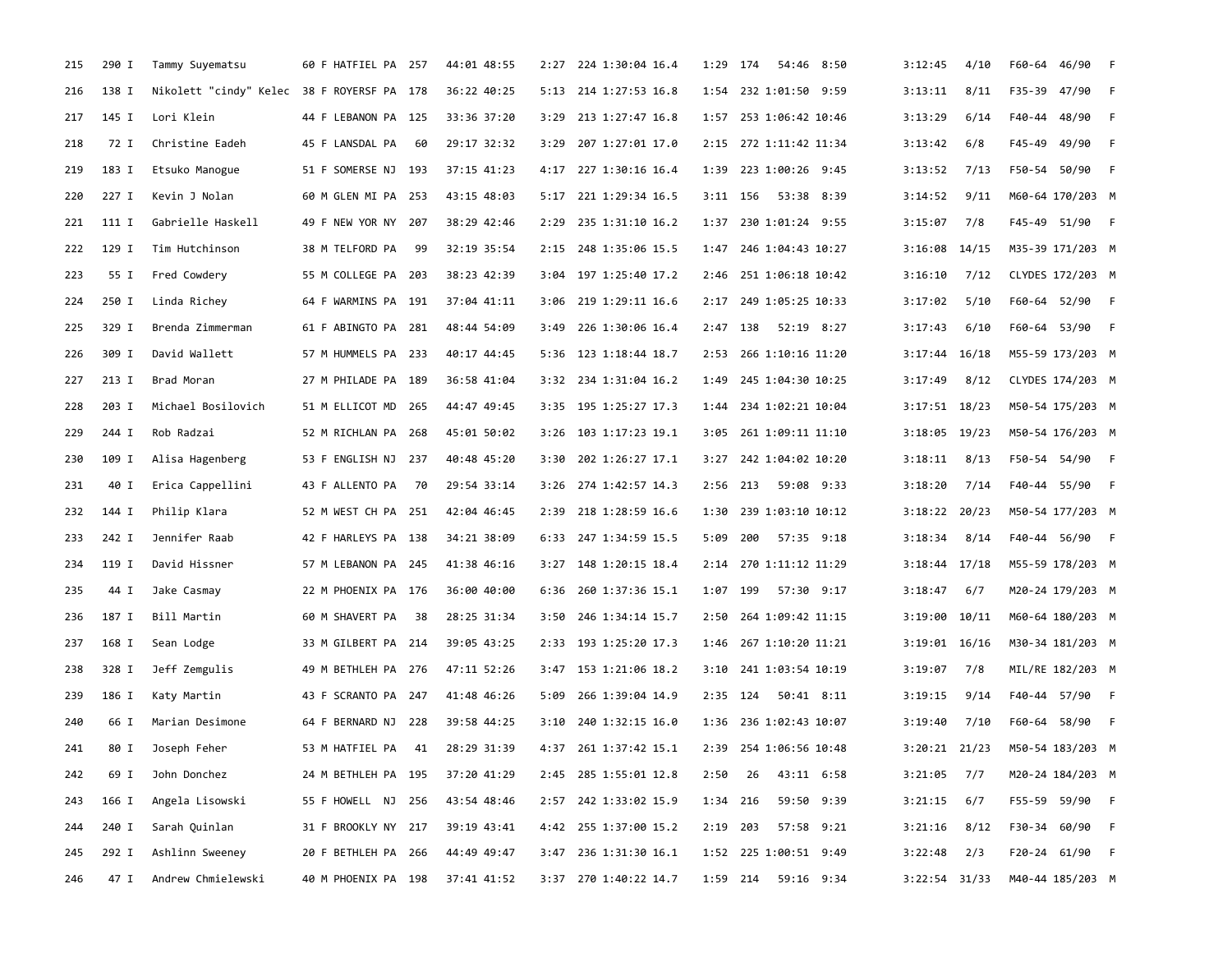|     |           | 247 139 I Pam Keller |  | 61 F OTTSVIL PA 223 39:30 43:53 3:31 249 1:35:07 15.5 1:41 238 1:03:09 10:12                        |                 | 3:22:57 8/10 F60-64 62/90 F    |  |
|-----|-----------|----------------------|--|-----------------------------------------------------------------------------------------------------|-----------------|--------------------------------|--|
|     | 248 234 I |                      |  | Amanda Piccirilli-Hall 32 F LANSDAL PA 104 32:40 36:17 2:17 237 1:31:34 16.1 2:04 275 1:15:09 12:08 | $3:23:41$ $2/4$ | ATHENA 63/90 F                 |  |
|     |           | 249 238 I Lisa Pron  |  | 50 F MILLSTO NJ 264 44:45 49:44 5:53 250 1:35:17 15.5 3:46 165 54:13 8:45                           |                 | 3:23:52 9/13 F50-54 64/90 F    |  |
| 250 | 58 I      | David Cressman       |  | 47 M ALLENTO PA 177 36:11 40:13 5:16 244 1:33:43 15.7 3:42 250 1:05:40 10:36                        |                 | 3:24:30 30/31 M45-49 186/203 M |  |

Page 6 and the contract of the contract of the contract of the contract of the contract of the contract of the contract of the contract of the contract of the contract of the contract of the contract of the contract of the

|     | Place Bib# Eve Name | cont once di concertivemente di c contic de cos cinem com contre che cinem con cinem che conti conte contre conte contre contre s | Age G City          |        | St Rank 1.5kswi Pace Tran1 |             |      | Rank 24.6mbk Rate Tran2 |          |          | Rank 10krun Pace Penalty Final |            |                   | Div/Tot Div | Gen/Tot G        |  |
|-----|---------------------|-----------------------------------------------------------------------------------------------------------------------------------|---------------------|--------|----------------------------|-------------|------|-------------------------|----------|----------|--------------------------------|------------|-------------------|-------------|------------------|--|
| 251 | 110 I               | Kathy Hahn                                                                                                                        | 61 F WARRING PA 215 |        |                            | 39:05 43:26 |      | 2:53 264 1:38:43 15.0   |          |          | 2:51 229 1:01:22 9:54          |            | 3:24:52           | 9/10        | F60-64 65/90 F   |  |
| 252 | 317 I               | Jill Wiest                                                                                                                        | 60 F LYKENS PA 263  |        |                            | 44:42 49:40 |      | 3:41 212 1:27:44 16.8   |          |          | 2:31 255 1:06:58 10:49         |            | $3:25:34$ 10/10   |             | F60-64 66/90 F   |  |
| 253 | 52 I                | Keith Collier                                                                                                                     | 40 M SOUTHAM PA 259 |        |                            | 44:14 49:08 |      | 5:38 231 1:30:35 16.3   |          |          | 4:32 235 1:02:41 10:07         |            | $3:27:38$ $32/33$ |             | M40-44 187/203 M |  |
| 254 | $221$ I             | David Neeld                                                                                                                       | 45 M ROYERSF PA 202 |        |                            | 38:15 42:30 | 2:49 | 216 1:28:39 16.6        |          |          | 1:59 278 1:16:11 12:18         |            | 3:27:51           | 9/12        | CLYDES 188/203 M |  |
| 255 | 224 I               | Dennis Nguyen                                                                                                                     | 43 M SPRING PA 175  |        |                            | 35:59 39:59 | 3:36 | 262 1:37:52 15.1        |          |          | 1:38 260 1:09:11 11:10         |            | $3:28:14$ $33/33$ |             | M40-44 189/203 M |  |
| 256 | 241 I               | Joseph Quinlan                                                                                                                    | 61 M DOYLEST PA 279 |        |                            | 47:52 53:11 |      | 6:28 256 1:37:03 15.2   |          | 2:37 176 | 54:57 8:52                     |            | $3:28:55$ $11/11$ |             | M60-64 190/203 M |  |
| 257 | 280 I               | Patrick Stairiker                                                                                                                 | 29 M PHILADE PA 285 |        |                            | 50:33 56:10 |      | 4:33 273 1:42:28 14.4   |          | 2:09 118 |                                | 50:11 8:06 | 3:29:52           | 8/8         | MIL/RE 191/203 M |  |
| 258 | 322 I               | Elizabeth Wysoczanski                                                                                                             | 34 F PHOENIX PA 270 |        |                            | 45:21 50:24 |      | 6:06 229 1:30:26 16.3   |          |          | 4:16 240 1:03:46 10:17         |            | 3:29:54           | 9/12        | F30-34 67/90 F   |  |
| 259 | 259 I               | Aimee Sala                                                                                                                        | 42 F NORRIST PA 260 |        |                            | 44:14 49:09 |      | 4:22 276 1:43:29 14.3   | 1:34 187 |          | 56:17 9:05                     |            | 3:29:54 10/14     |             | F40-44 68/90 F   |  |
| 260 | 160 I               | Angela Lavery                                                                                                                     | 47 F WEST CH PA 123 |        |                            | 33:30 37:13 |      | 4:31 269 1:39:58 14.8   | 3:29     |          | 262 1:09:23 11:12              |            | 3:30:49           | 8/8         | F45-49 69/90 F   |  |
| 261 | 170 I               | Judy Loftus                                                                                                                       | 53 F FEASTER PA 162 |        |                            | 35:28 39:24 |      | 3:35 243 1:33:13 15.8   |          |          | 2:43 277 1:16:00 12:16         |            | 3:30:58 10/13     |             | F50-54 70/90 F   |  |
| 262 | 262 I               | Tania Salaneck                                                                                                                    | 39 F LEESPOR PA 182 |        |                            | 36:36 40:40 |      | 4:55 253 1:36:21 15.3   |          |          | 2:35 271 1:11:37 11:33         |            | 3:32:02           | 9/11        | F35-39 71/90 F   |  |
| 263 | 226 I               | Claire Nolan                                                                                                                      | 30 F MEDIA          | PA 250 |                            | 41:54 46:33 |      | 5:56 267 1:39:37 14.8   |          |          | 3:42 231 1:01:40 9:57          |            | $3:32:46$ 10/12   |             | F30-34 72/90 F   |  |
| 264 | 323 I               | Alysa Yakeley                                                                                                                     | 41 F LAFAYET PA 210 |        |                            | 38:48 43:06 |      | 4:04 277 1:43:31 14.3   |          |          | 2:31 244 1:04:22 10:23         |            | $3:33:14$ 11/14   |             | F40-44 73/90 F   |  |
| 265 | 51 I                | Kaitlin Clemens                                                                                                                   | 30 F PHILADE PA 227 |        |                            | 39:58 44:25 |      | 5:16 278 1:44:15 14.2   |          |          | 2:15 233 1:02:16 10:03         |            | $3:33:58$ 11/12   |             | F30-34 74/90 F   |  |
| 266 | 75 I                | Angela Epelbaum                                                                                                                   | 38 F COLLEGE PA 226 |        |                            | 39:55 44:21 |      | 5:03 271 1:41:44 14.5   |          |          | 3:48 248 1:05:24 10:33         |            | 3:35:52 10/11     |             | F35-39 75/90 F   |  |
| 267 | 225 I               | Suzanne Nogami                                                                                                                    | 42 F NARBERT PA 267 |        |                            | 44:59 49:59 |      | 3:01 275 1:43:15 14.3   |          |          | 3:00 247 1:05:03 10:30         |            | $3:39:17$ 12/14   |             | F40-44 76/90 F   |  |
| 268 | 114 I               | Deb Henson                                                                                                                        | 51 F DILLSBU PA 180 |        |                            | 36:30 40:34 |      | 5:23 251 1:35:39 15.4   |          |          | 3:33 279 1:19:02 12:45         |            | $3:40:05$ 11/13   |             | F50-54 77/90 F   |  |
| 269 | 82 I                | Howard Feinberg                                                                                                                   | 53 M DILLSBU PA 200 |        |                            | 38:09 42:24 |      | 5:33 272 1:42:00 14.5   |          |          | 3:16 273 1:11:42 11:34         |            | 3:40:39 10/12     |             | CLYDES 192/203 M |  |
| 270 | 88 I                | Susan Flavin                                                                                                                      | 53 F SPRING PA 252  |        |                            | 42:30 47:13 | 5:30 | 268 1:39:55 14.8        |          |          | 4:25 259 1:08:42 11:05         |            | 3:40:59 12/13     |             | F50-54 78/90 F   |  |
| 271 | 37 I                | Kristen Buck                                                                                                                      | 20 F PAOLI          | PA 244 |                            | 41:34 46:11 |      | 4:30 284 1:53:48 13.0   |          |          | 0:59 226 1:01:08 9:52          |            | 3:41:57           | 3/3         | F20-24 79/90 F   |  |
| 272 | 131 I               | Barry Johnston                                                                                                                    | 65 M SOUDERT PA 277 |        |                            | 47:29 52:46 |      | 4:19 245 1:34:10 15.7   |          |          | 3:07 274 1:15:04 12:07         |            | 3:44:07           | 4/4         | M65-69 193/203 M |  |
| 273 | 106 I               | Joshua Goldstein                                                                                                                  | 24 M VOORHEE NJ     | 282    |                            | 49:00 54:26 |      | 7:35 258 1:37:33 15.1   |          |          | 3:45 257 1:07:40 10:55         |            | 3:45:32           | 1/3         | PCHMAL 194/203 M |  |
| 274 | 107 I               | Dave Goldstein                                                                                                                    | 51 M VOORHEE NJ     | 283    |                            | 49:01 54:27 |      | 7:33 259 1:37:34 15.1   |          |          | 3:46 256 1:07:40 10:55         |            | 3:45:32           | 2/3         | PCHMAL 195/203 M |  |
| 275 | 99 I                | Steve Framil                                                                                                                      | 50 M WAYNE          | PA 236 |                            | 40:41 45:12 |      | 7:14 280 1:45:17 14.0   |          |          | 3:28 263 1:09:33 11:13         |            | $3:46:11$ 22/23   |             | M50-54 196/203 M |  |
| 276 | 154 I               | David Krauss                                                                                                                      | 54 M KINTNER PA 286 |        |                            | 52:10 57:58 |      | 7:36 254 1:36:33 15.3   |          |          | 7:50 243 1:04:14 10:22         |            | 3:48:21 23/23     |             | M50-54 197/203 M |  |